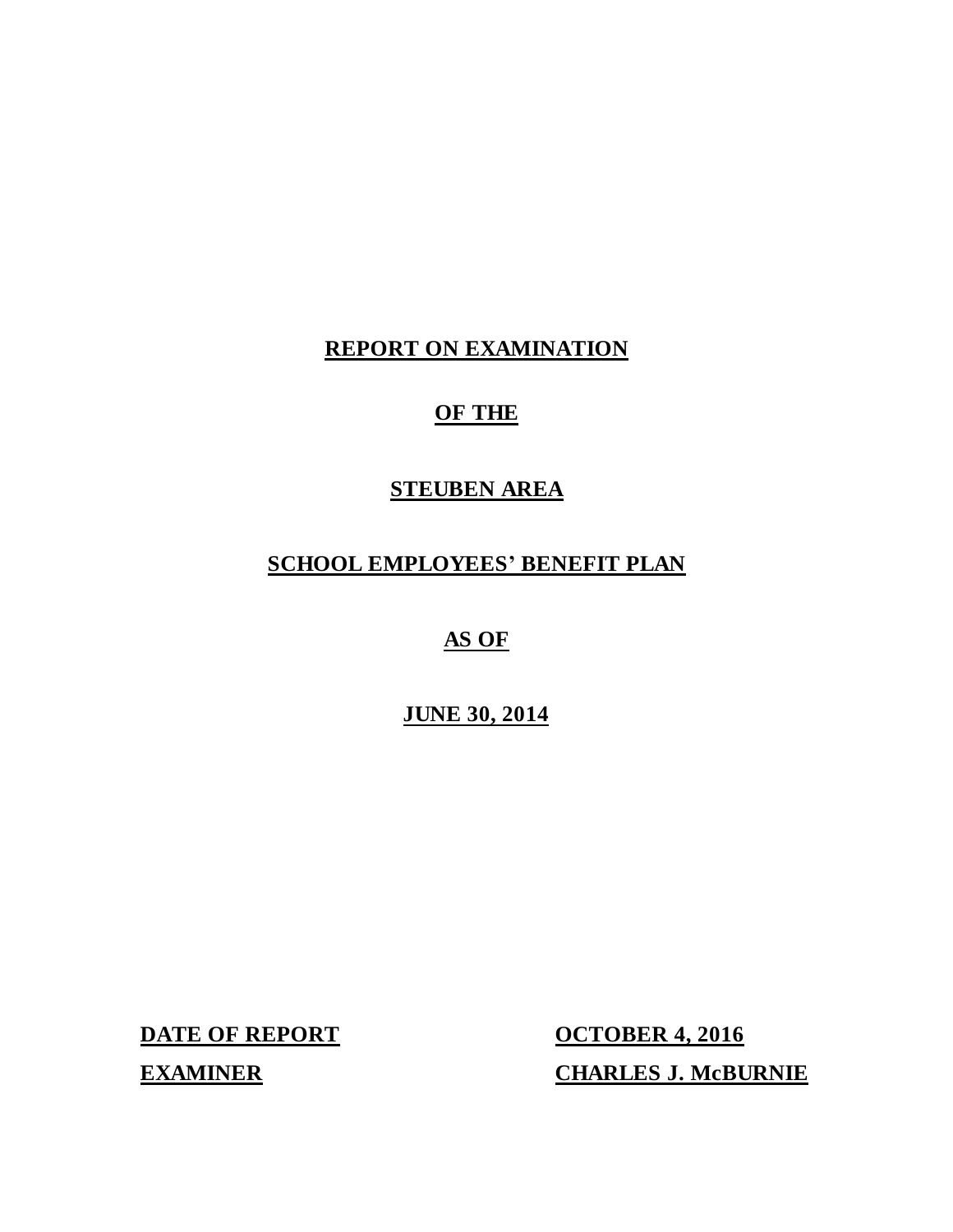### **TABLE OF CONTENTS**

## **ITEM NO. PAGE NO.**

| 1. | Scope of the examination                                                                                                                                           | $\overline{2}$          |
|----|--------------------------------------------------------------------------------------------------------------------------------------------------------------------|-------------------------|
| 2. | Description of the Plan                                                                                                                                            | 4                       |
|    | A. Corporate governance<br>B. Territory and plan of operation<br>C. Stop-loss coverage<br>D. Administrative services agreements<br>E. Annual statement preparation | 5<br>9<br>9<br>10<br>10 |
| 3. | <b>Financial Statements</b><br>A. Balance sheet<br>B. Statement of revenues and expenses and change in                                                             | 12<br>12<br>14          |
|    | surplus                                                                                                                                                            |                         |
| 4. | Market conduct activities                                                                                                                                          | 15                      |
|    | A. Claims prompt payment review<br>B. Benefit plan amendment<br>C. Utilization review                                                                              | 16<br>20<br>21          |
| 5. | Compliance with prior report on examination                                                                                                                        | 23                      |
| 6. | Summary of comments and recommendations                                                                                                                            | 27                      |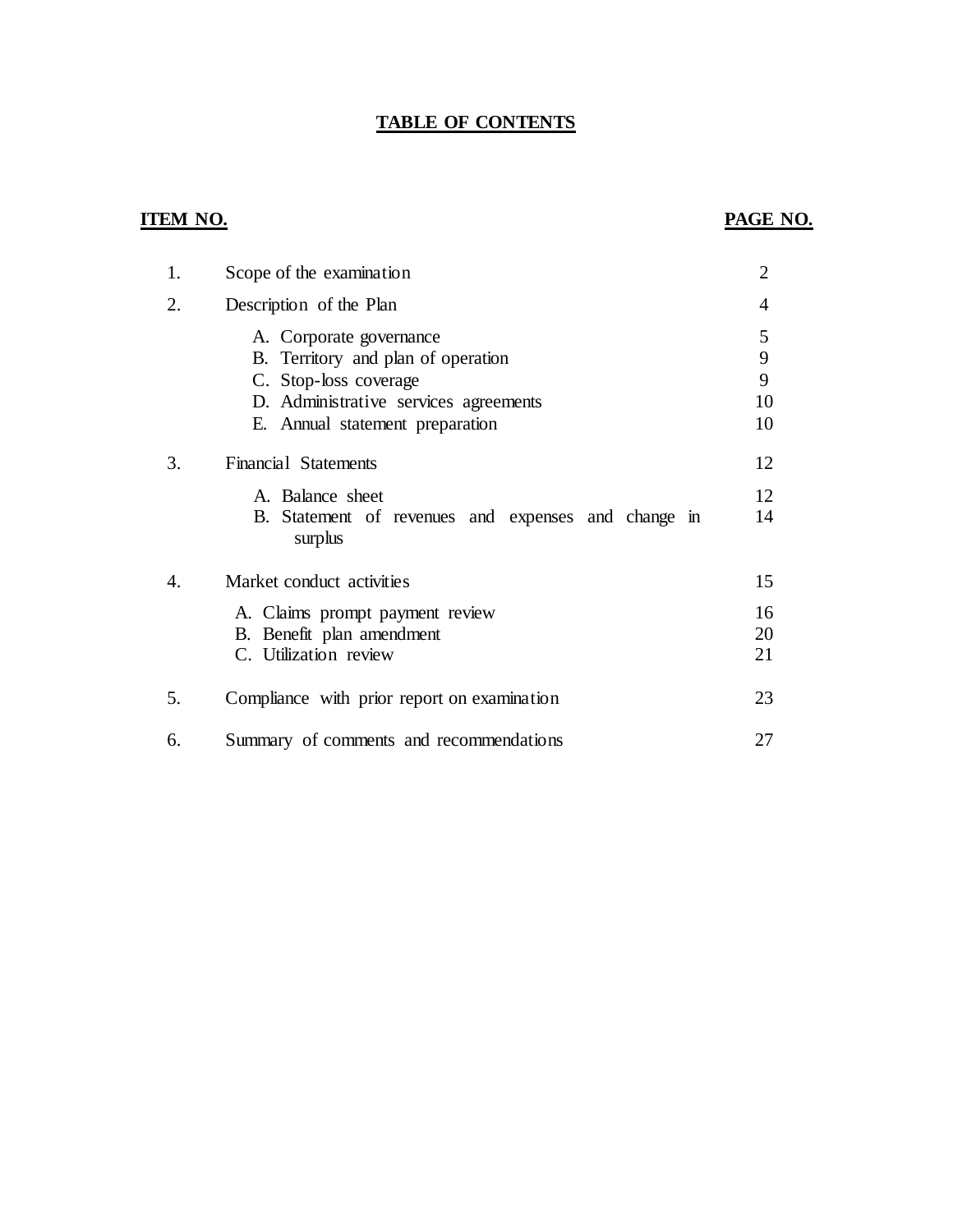

# NEW YORK STATE DEPARTMENT of FINANCIAL SERVICES

Andrew M. Cuomo Maria T. Vullo (1999) and the control of the control of the control of the control of the control of the control of the control of the control of the control of the control of the control of the control of Governor Superintendent Superintendent Superintendent Superintendent Superintendent Superintendent Superintendent

October 4, 2016

 Honorable Maria T. Vullo Superintendent of Financial Services Albany, New York 12257

Madam:

 Pursuant to the provisions of the New York Insurance Law and acting in accordance with the instructions contained in Appointment Number 31279, dated March 13, 2015, attached hereto, I have made an examination into the condition and affairs of Steuben Area Schools Employees' Benefit Plan, a municipal cooperative health benefit plan certified pursuant to the provisions of Article 47 of the New York Insurance Law, as of June 30, 2014, and respectfully submit the following report thereon.

 The examination was conducted at the home office of Steuben Area Schools Employees' Benefit Plan located at 9579 Vocational Drive, Painted Post, New York.

 Wherever the designations the "Plan" or "SASEBP" appear herein, without qualification, they should be understood to indicate the Steuben Area Schools Employees' Benefit Plan.

 Wherever the designation the "Department" appears herein, without qualification, it should be understood to indicate the New York State Department of Financial Services.

ONE STATE STREET, NEW YORK, NY 10004 |<WWW.DFS.NY.GOV>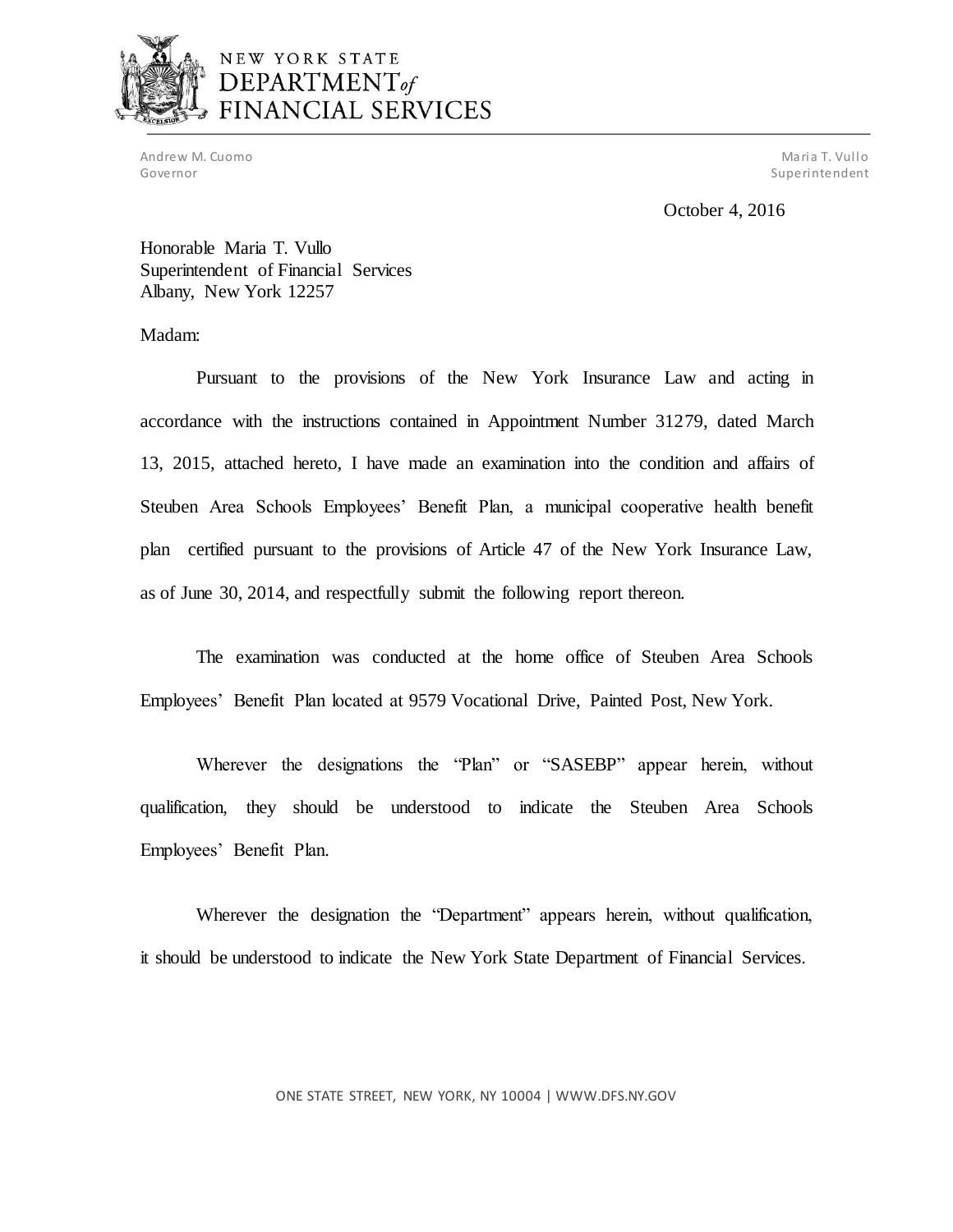### **1. SCOPE OF EXAMINATION**

 The previous examination of the Plan was conducted as of June 30, 2010. This examination of the Plan was a combined financial and market conduct examination and covered the five-year period from July 1, 2010 through June 30, 2014.

 The financial component of the examination was conducted on a risk-focused basis in accordance with the provisions of the National Association of Insurance Commissioners ("NAIC") *Financial Condition Examiners Handbook, 2015 Edition* (the "Handbook"). The examination was conducted observing the guidelines and procedures in the Handbook. Where deemed appropriate by the examiner, transactions occurring subsequent to June 30, 2014 were also reviewed.

 The examiner planned and performed the examination to evaluate the Plan's current financial condition, as well as identify prospective risks that may threaten the future solvency of SASEBP.

 The examiner identified key processes, assessed the risks within those processes and assessed the internal control systems and procedures used to mitigate those risks. The examination also included an assessment of the principles used and significant estimates made by management, an evaluation of the overall financial statement presentation, and determined management's compliance with the Department's statutes and guidelines, Statutory Accounting Principles, as adopted by the Department and NAIC Annual Statement instructions.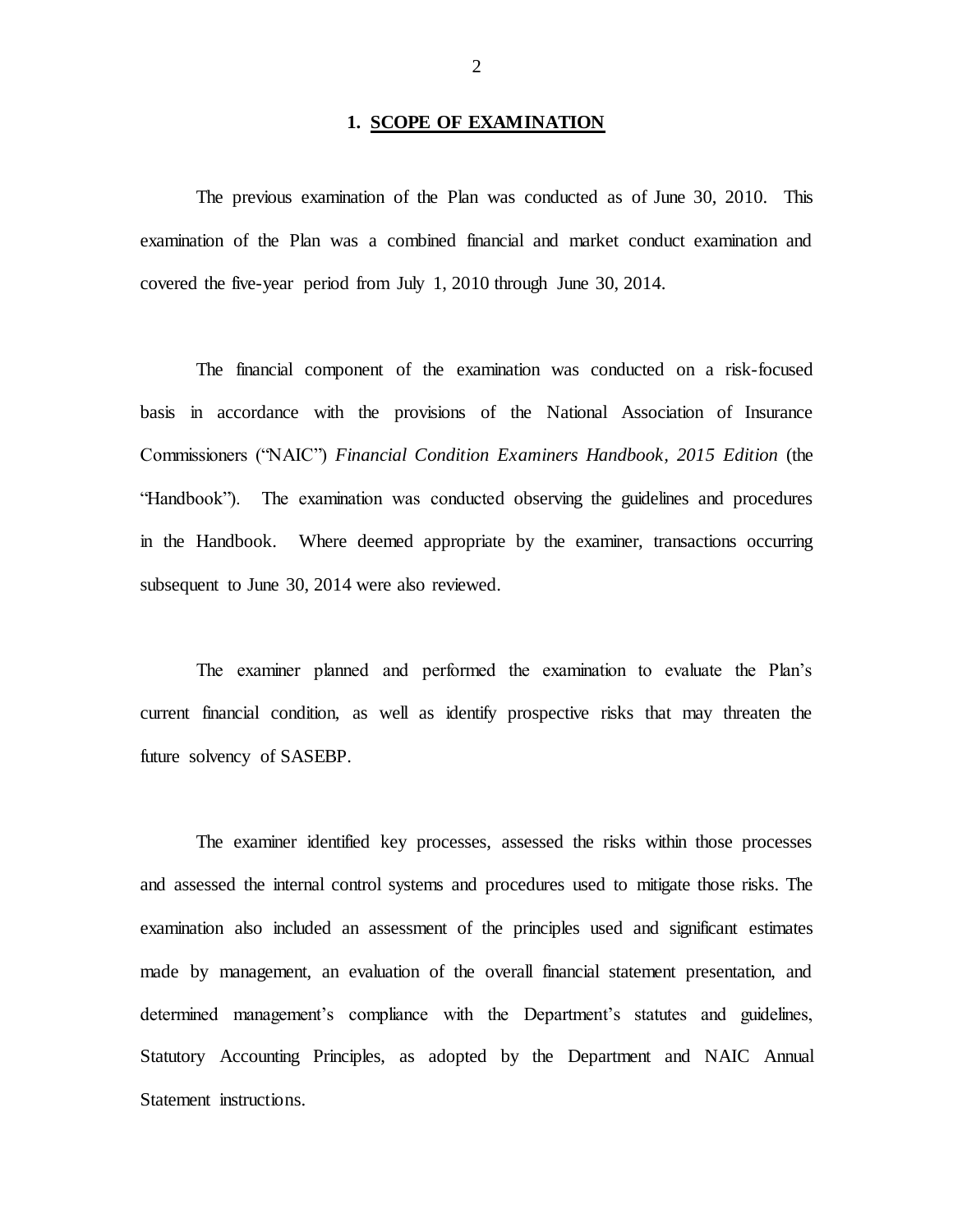Information concerning the Plan's organizational structure, business approach and control environment were utilized to develop the examination approach. The examination evaluated the Plan's risks and management activities in accordance with the NAIC's nine branded risk categories.

These categories are as follows:

- Pricing/Underwriting
- Reserving
- Operational
- Strategic
- **•** Credit
- Market
- Liquidity
- Legal
- Reputational

 The Plan was audited annually, for the years 2010 through 2014, by the accounting firm of Ciaschi, Dietershagen, Little, Mickelson & Company, LLP. The Plan received an unmodified opinion in each of those years. Certain audit work papers of Ciaschi, Dietershagen, Little, Mickelson & Company, LLP were reviewed and relied upon in conjunction with this examination.

 This report on examination is confined to financial statements and comments on those matters which involve departures from laws, regulations or rules, or which require explanation or description.

 A review was also made to ascertain what action was taken by the Plan with regard to comments and recommendations contained in the prior report on examination.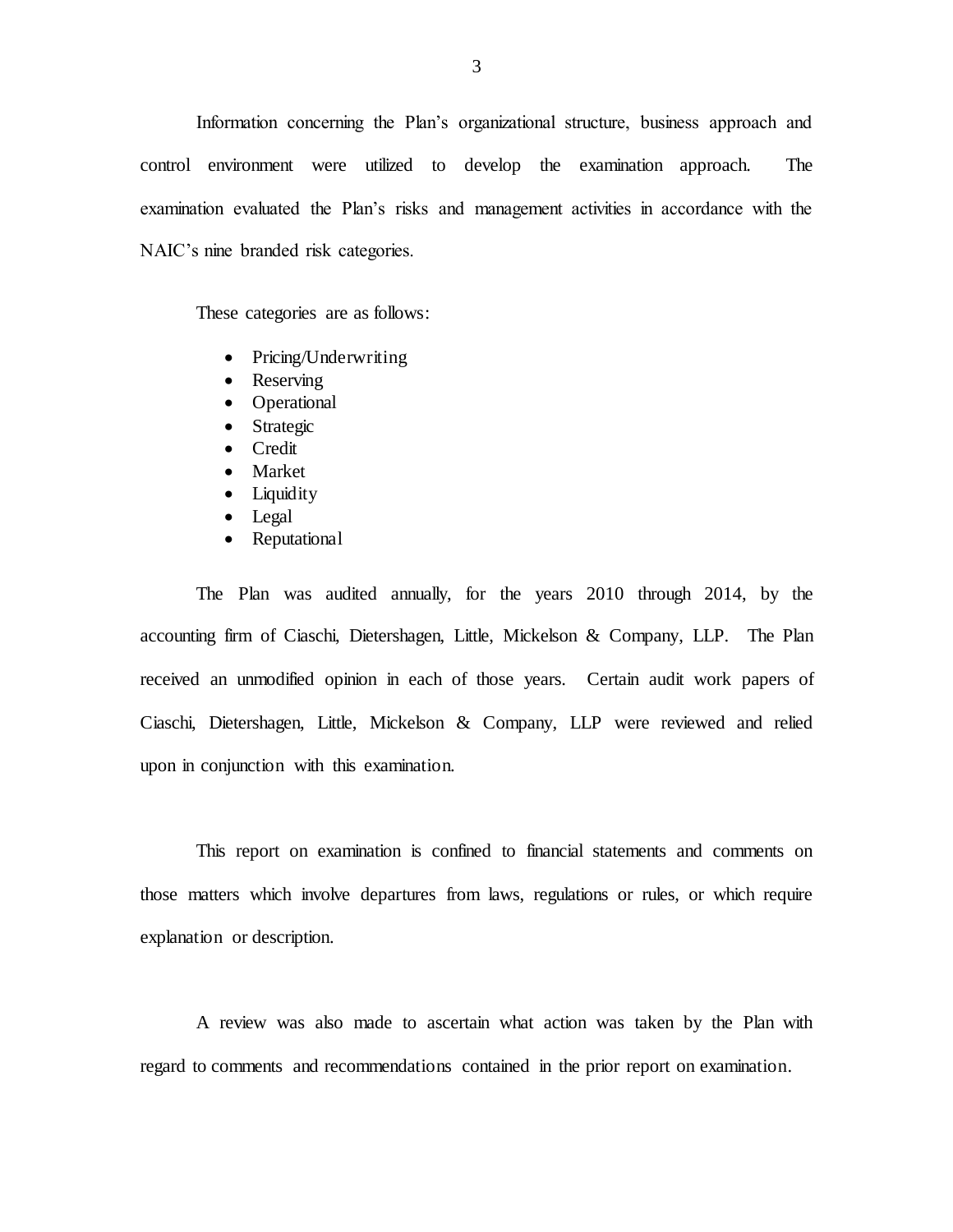### **2. DESCRIPTION OF THE PLAN**

<span id="page-5-0"></span> Steuben-Allegany Board of Cooperative Educational Services ("BOCES") and its eight (8) original member school districts ("Participants") formed a consortium, effective July 1, 1981. The purpose of the consortium was to provide for the efficient and economic evaluation, processing, administration and payment of health benefits through dependents as defined in the plan booklet. self-insurance. The Plan provides benefits to covered employees and their eligible

 On June 1, 2001, the Plan was issued a certificate of authority by the then Superintendent of Insurance under Article 47 of the New York Insurance Law. Pursuant to such certificate of authority, the Participants have agreed to share the costs and assume the liabilities for medical, surgical, prescription drugs, and hospital benefits provided to covered employees (including retirees) and their dependents.

 On February 10, 2005, the Commissioner of Education ordered the merger of Steuben-Allegany BOCES and Schuyler-Chemung Tioga BOCES. Effective July 1, 2006, the common name of the merged BOCES became the Greater Southern Tier BOCES. Steuben-Allegany BOCES withdrew from the Plan and as a result of such withdrawal, all of Steuben-Allegany BOCES employees covered under the Plan were terminated from the Plan effective July 1, 2006.

 The Hornell City School District ("Hornell") joined the Plan on February 1, 2006 under a contractual agreement, which required Hornell to make a \$1,517,822 reserve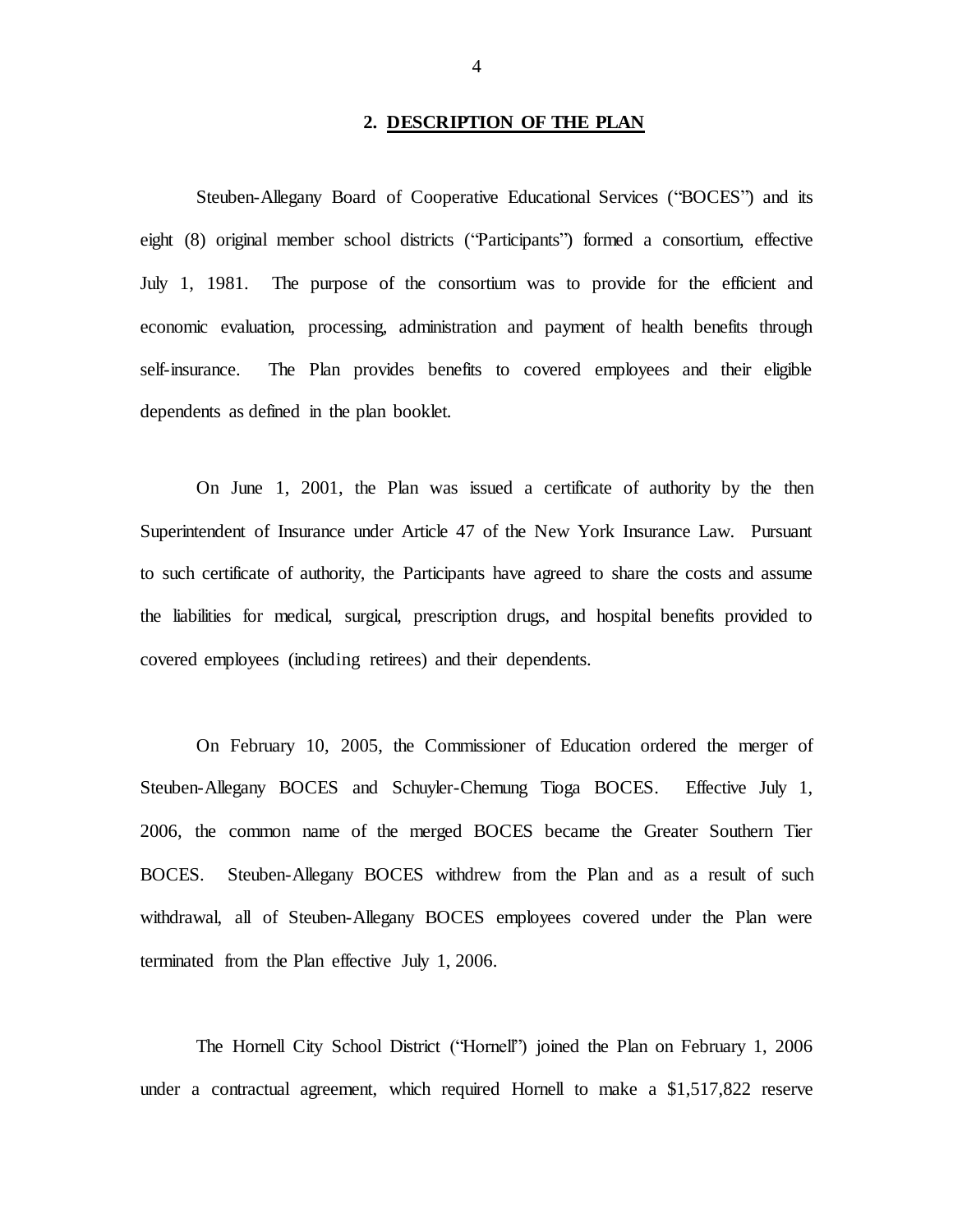contribution buy-in, paid in five installments. An initial payment of \$126,486 was received in the 2006 plan year and \$347,384 was received in 2007. The Plan deferred the remaining three payments of \$347,384, due July 2007 through July 2009, for one additional year, with the final payment due in 2010 with no interest consideration. On September 15, 2008, the agreement between the Plan and Hornell for the \$1,517,822 reserve contribution buy-in was revised to reduce the total buy-in amount to \$1,308,700. Hornell paid its contributions in full as of June 30, 2010.

 There are currently eight school districts participating in the Plan. The Plan Participants are as follows:

| <b>Arkport Central School</b>  | Canisteo-Greenwood Central School |
|--------------------------------|-----------------------------------|
| Avoca Central School           | Hammondsport Central School       |
| Campbell-Savona Central School | Hornell City School District      |
| Canaseraga Central School      | Jasper-Troupsburg Central School  |

### A Corporate Governance

 Pursuant to the Plan's Municipal Cooperation Agreement, management of the Plan is to be vested in a governing board ("board"), comprised of one representative from each participating school district.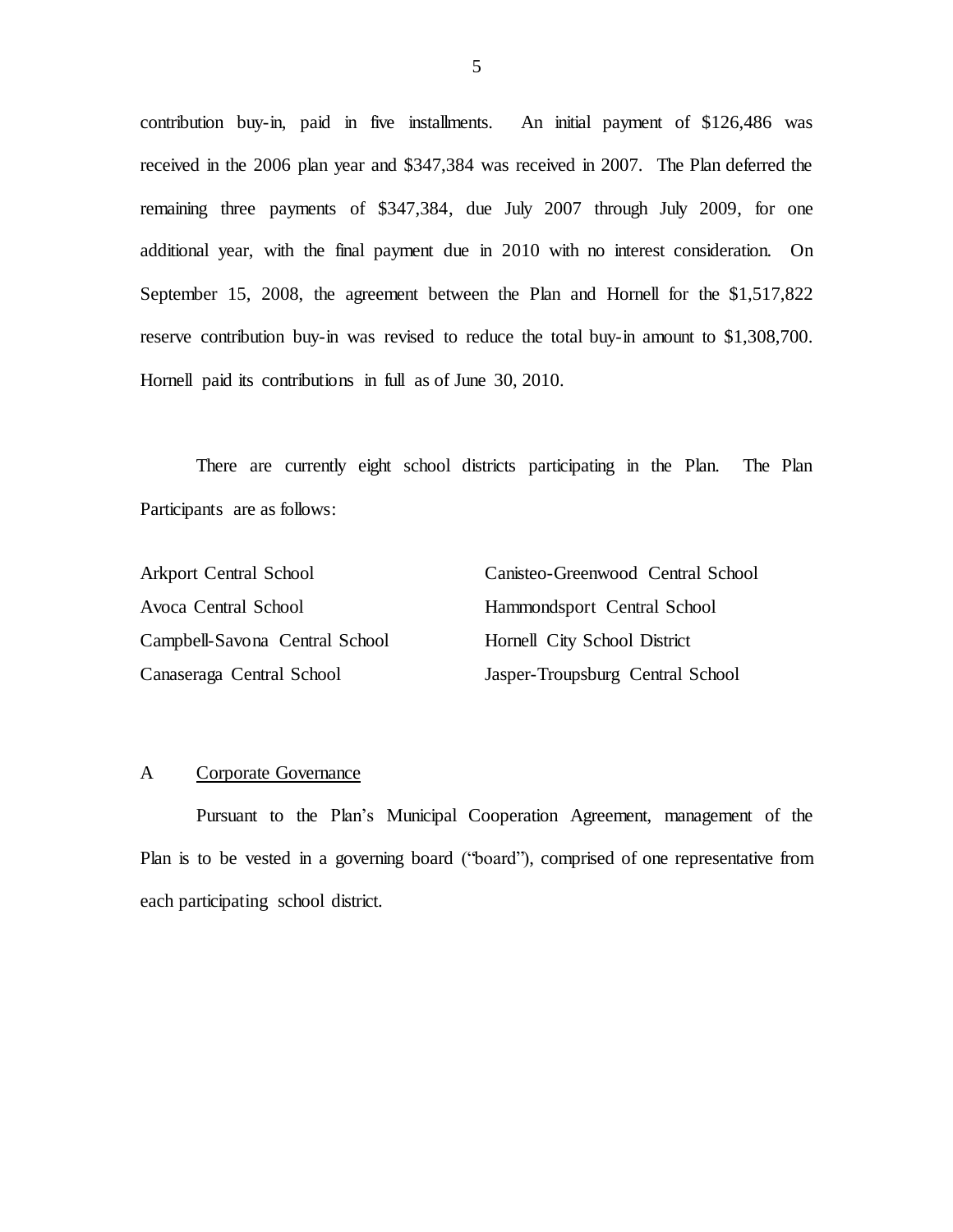The governing board of the Plan as of June 30, 2014 was as follows:

| Name and Residence     | Affiliation                       |
|------------------------|-----------------------------------|
| Timothy Allard         | Business Manager,                 |
| Campbell, New York     | Campbell-Savona Central School    |
| Kyle Bower             | Superintendent,                   |
| Hammondsport, New York | Hammondsport Central School       |
| Gay Fairbrother        | Business Manager,                 |
| Avoca, New York        | Avoca Central School              |
| Chad Groff             | Superintendent,                   |
| Canaseraga, New York   | Canaseraga Central School         |
| Theresa McKenna        | Business Manager,                 |
| Canisteo, New York     | Canisteo-Greenwood Central School |
| Michael Mead           | Superintendent,                   |
| Jasper, New York       | Jasper-Troupsburg Central School  |
| Glenn Niles            | Superintendent,                   |
| Arkport, New York      | <b>Arkport Central School</b>     |
| Douglas Wyant          | Superintendent,                   |
| Hornell, New York      | Hornell City Central School       |

 \*Effective April 1, 2014 Chad Groff, Superintendent, replaced Michael Gill as the representative of Canaseraga Central School on the governing board.

 \*Effective July 2014 Michael Mead, Superintendent, replaced Chad Groff as the representative of Jasper-Troupsburg Central School on the governing board.

 \*Effective July 1, 2015, Chad Groff was elected as the Steuben Area Schools Employees Benefit Plan Chairman (President)

 \* Effective July 1, 2015, Kyle Bower was elected as the Steuben Area Schools Employees' Benefit Plan Vice-Chairman.

 According to the Municipal Cooperation Agreement, the governing board shall meet quarterly in the months of October, January, April, and July. The board may call special meetings at any time. The governing board scheduled regular quarterly meetings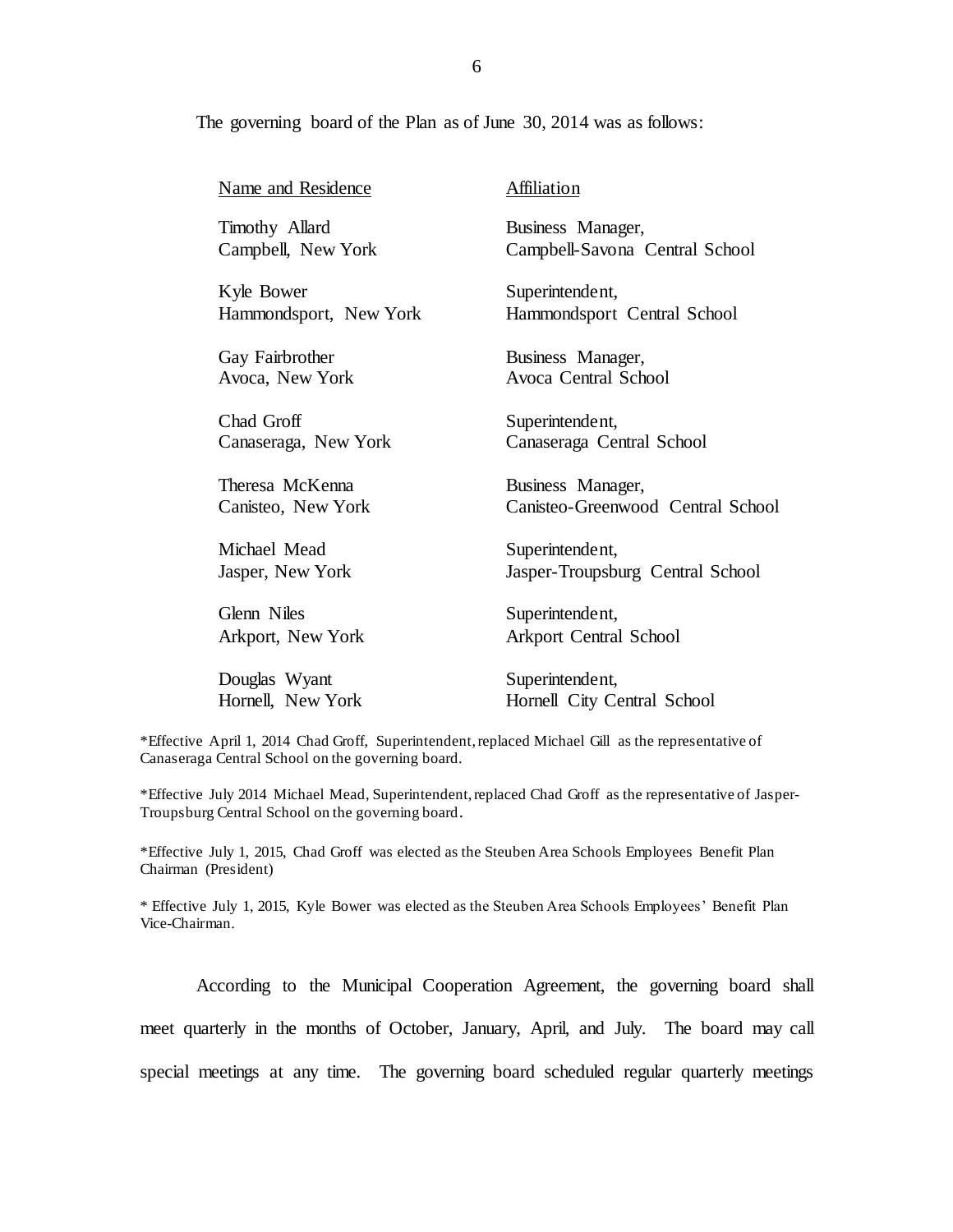during the period under examination. The minutes of all meetings of the governing board during the examination period were reviewed. All such meetings were well attended.

The officers of the Plan as of June 30, 2014 were as follows:

| Officers       | Title                   |
|----------------|-------------------------|
| Kyle Bower     | Chair & President       |
| Timothy Allard | Chief Financial Officer |
| Rebecca Towner | Treasurer & Secretary   |

Section 4705(a) of the New York Insurance Law states in part:

 "(a) The municipal cooperation agreement, under which the municipal cooperative health plan is established and maintained, and any amendment thereto, shall be approved by each participating municipal corporation by majority vote of each such corporation's governing body,..."

 A review of the municipal cooperation agreement, under which the municipal cooperative health plan is established and maintained, determined that said agreement was not approved by each participating municipal corporation by majority vote of each such corporation's governing body.

 It is recommended that the Plan comply with Section 4705(a) of the New York Insurance Law by ensuring that the municipal cooperation agreement under which the municipal cooperative health plan is established and maintained be approved by each participating municipal corporation by majority vote of each such corporation's governing body.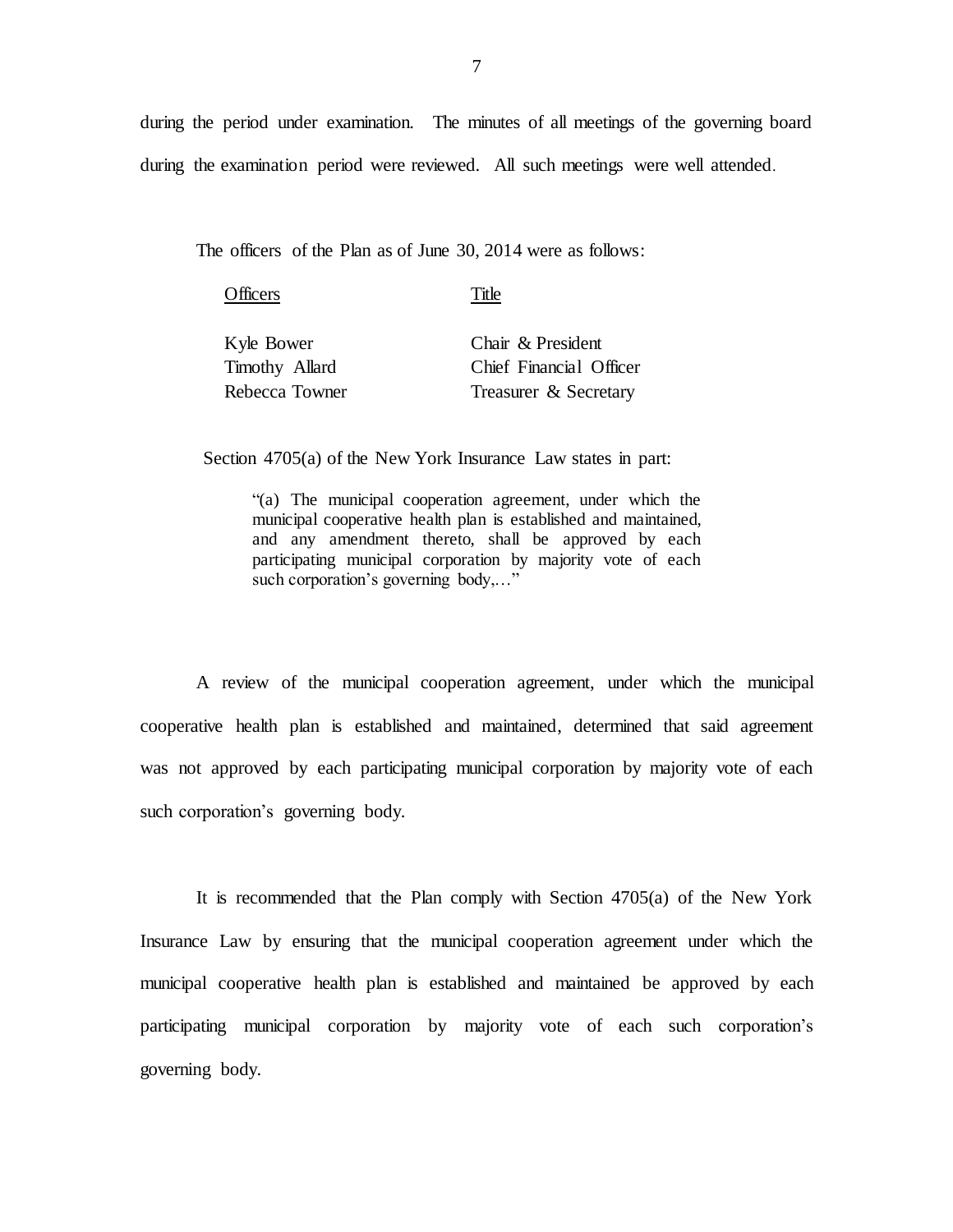A review of the Plan's corporate governance structure revealed that the governing board did not adopt written procedures that would allow the board to obtain certification, annually, from either an internal auditor or independent CPA that the responsible officers have implemented the procedures adopted by the board, and from the Plan's general counsel, a statement that the Plan's current claims adjudication procedures, including those set forth in the current claims manual, are in accordance with applicable statutes, rules and regulations.

 It is recommended that, as a prudent business practice, the board adopt written procedures that would require the board to obtain an annual certification, either from an internal auditor, or the Plan's independent CPA firm and the Plan's general counsel, that the Plan's responsible officers have implemented procedures adopted by the board and that the Plan's current claims adjudication procedures, including those set forth in current claims manuals, are in accordance with applicable statutes, rules and regulations.

 Also, as part of the corporate governance structure, the Plan's responsibilities include the overseeing of management's handling of the claims adjudication process which extends to outside parties whom, pursuant to an agreement with the Plan, perform claims adjudication procedures on behalf of the Plan.

 It is recommended that, as prudent business practice, the Plan's board of governors obtain annual certifications from its third party claims administrators that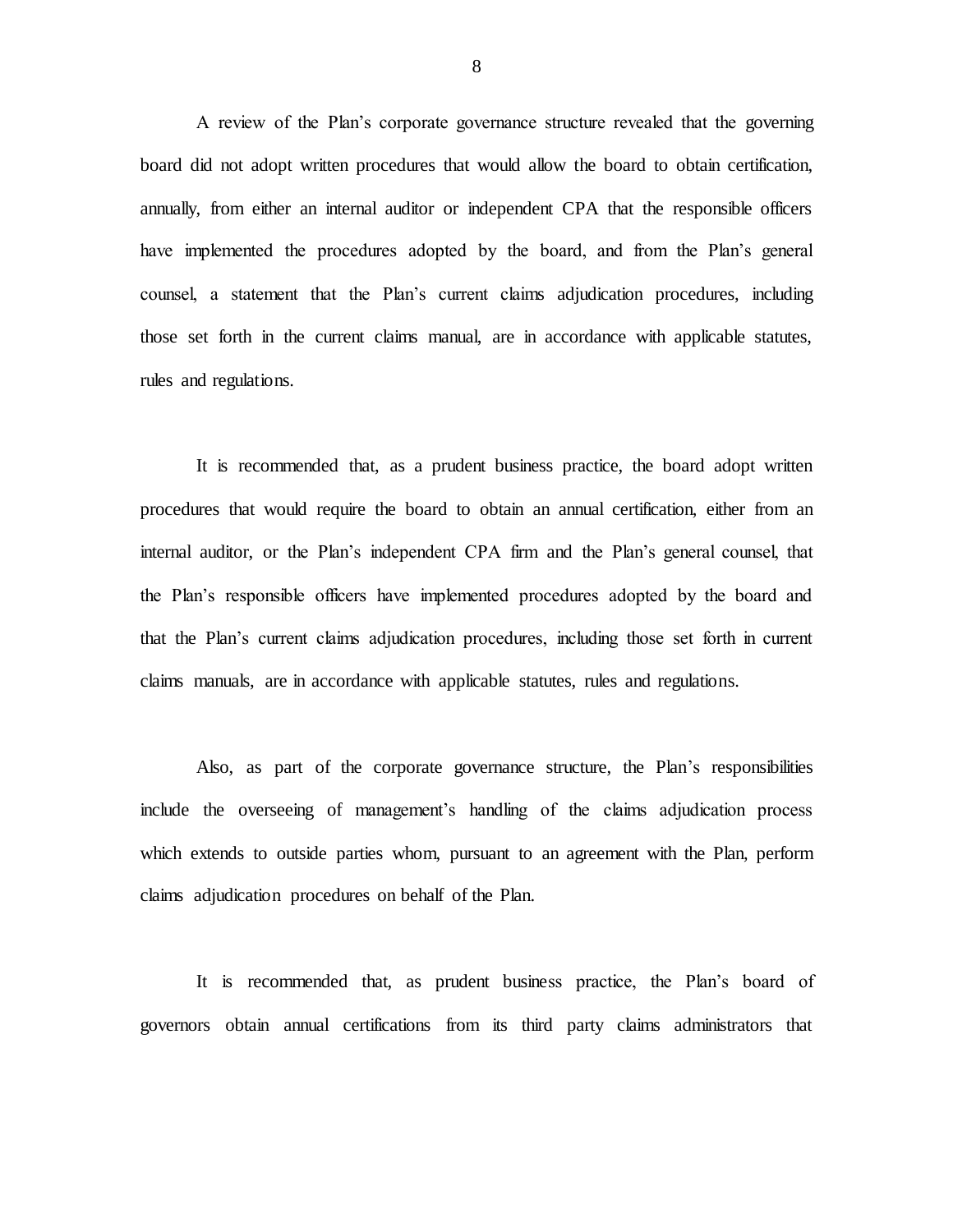<span id="page-10-0"></span> claims are being processed in accordance with the Plan Document and applicable statutes, rules and regulations.

### B. Territory and Plan of Operation

 The Plan provides hospital, medical and pharmacy benefits to eligible members and their dependents of the participating school districts in Steuben and Allegany counties within New York State. \$13,142,292 for the fiscal year ending June 30, 2014. The Plan's enrollment as of June 30, 2014 was 1,370. There was no significant change in membership throughout the examination period. The Plan reported annual written premiums of

### $C<sub>1</sub>$ Stop-Loss Coverage

 As required by Section 4707 of the New York Insurance Law, the Plan maintains both aggregate stop-loss coverage and specific stop-loss coverage. The provider of the stop-loss coverages is authorized in New York. The following is a summary of the Plan's stop-loss program as of June 30, 2014:

| <b>Type</b>                | Limits                                                                                                               |
|----------------------------|----------------------------------------------------------------------------------------------------------------------|
| Excess of loss (one layer) | 100% of \$1,000,000, excess of \$250,000 per<br>member, per contract year                                            |
| Aggregate excess of loss   | $$1,000,000$ excess of annual<br>aggregate<br>attachment point $(\$21,218,122)$ , for the<br>current contract period |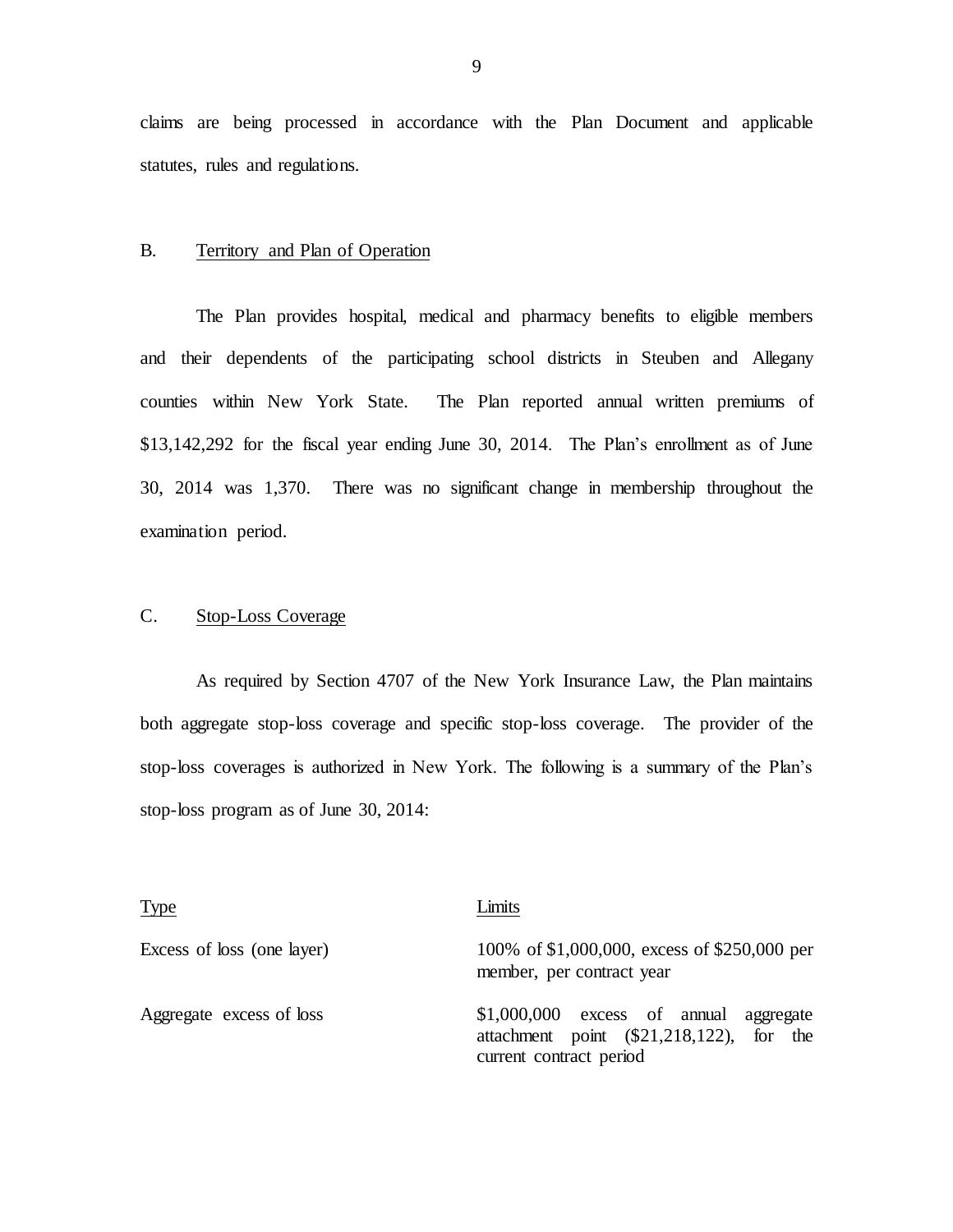### <span id="page-11-0"></span>D. Administrative Services Agreements

The Plan entered into contractual agreements with the following vendors that

provided various administrative services to the Plan:

- Excellus Health Plan, Inc. ("Excellus") provides: processing of medical and hospital claims, administrative services, preparation and delivery of reports required under the administrative service agreement, medical review and managed care services, and maintenance of an adequate provider network.
- InformedRX maintains an electronic system for processing and paying prescription drug claims and furnishing related services through a network of pharmacies and other professional facilities for the purpose of administering the Plan's prescription drug benefit.
- Orville A. Boden, Jr., an independent consultant, performs consulting services for the Plan related to rates, benefits and enrollment. He assists in the review and revision of the plan benefit structure.
- The Segal Company ("Segal") performs actuarial services for the Plan. The firm certified the Plan's reserves in each of the years of the examination period.
- Ciaschi, Dietershagen, Little, Mickelson & Company, LLP provided accounting support and auditing services to the Plan during the examination period.

### D. **Annual Statement Preparation**

 A review of the annual statements filed during the period under examination revealed that the Plan failed to report the correct amounts from its June 30, 2012 annual statement, NY 4 Report #2-Statement of Revenue, Expenses and Net Worth, lines 11 and 18 to its June 30, 2014 annual statement, N.Y. Schedule H – Five Year Historical Data lines 8 and 9.

 The Department requested that the Plan submit a revised Report #2 Statement of Revenue, Expenses and Net Worth, per its June 30, 2014 annual statement because the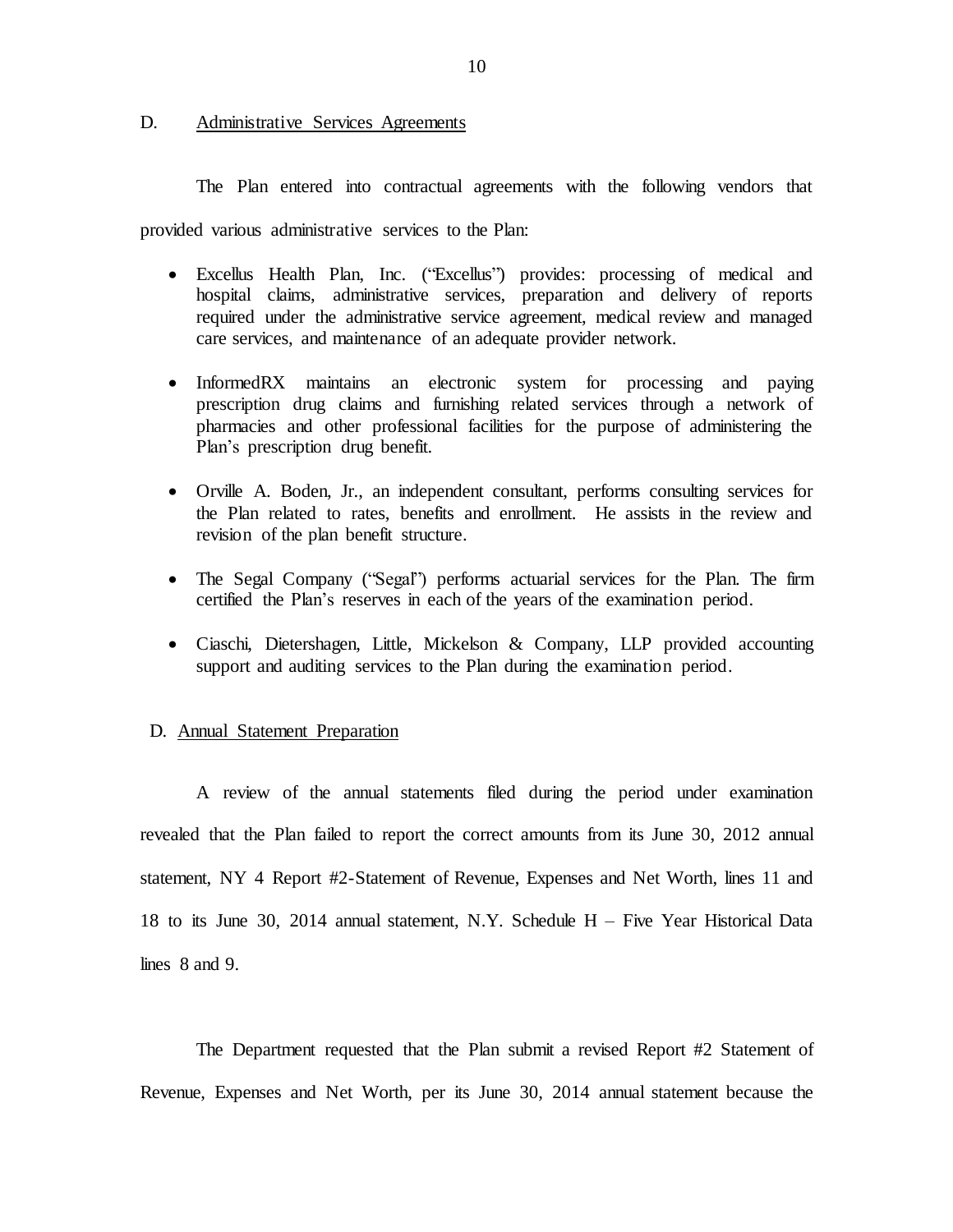Plan did not break- out the change in its Section 4706(a)(5) contingency reserve and failed to show how such change affected the Plan's retained earnings/fund balance.

 The Plan was also requested to submit a revised Schedule H – Five Year Historical Data (NY13) relative to its June 30, 2014 annual statement filing as a result of the aforementioned Report No. 2 filing error.

Further, the Plan was required to submit a revised Schedule  $F - Clains$  Payable Analysis (NY11) relative to its June 30, 2014 annual statement filing. Such schedule was filed with several amounts reported incorrectly.

 It is recommended that the Plan prepare and submit its annual statements and supporting schedules in accordance with the guidance prescribed in the NAIC annual statement instructions.

 It is further recommended that the Plan exercise an increased level of care in the preparation of its annual statements.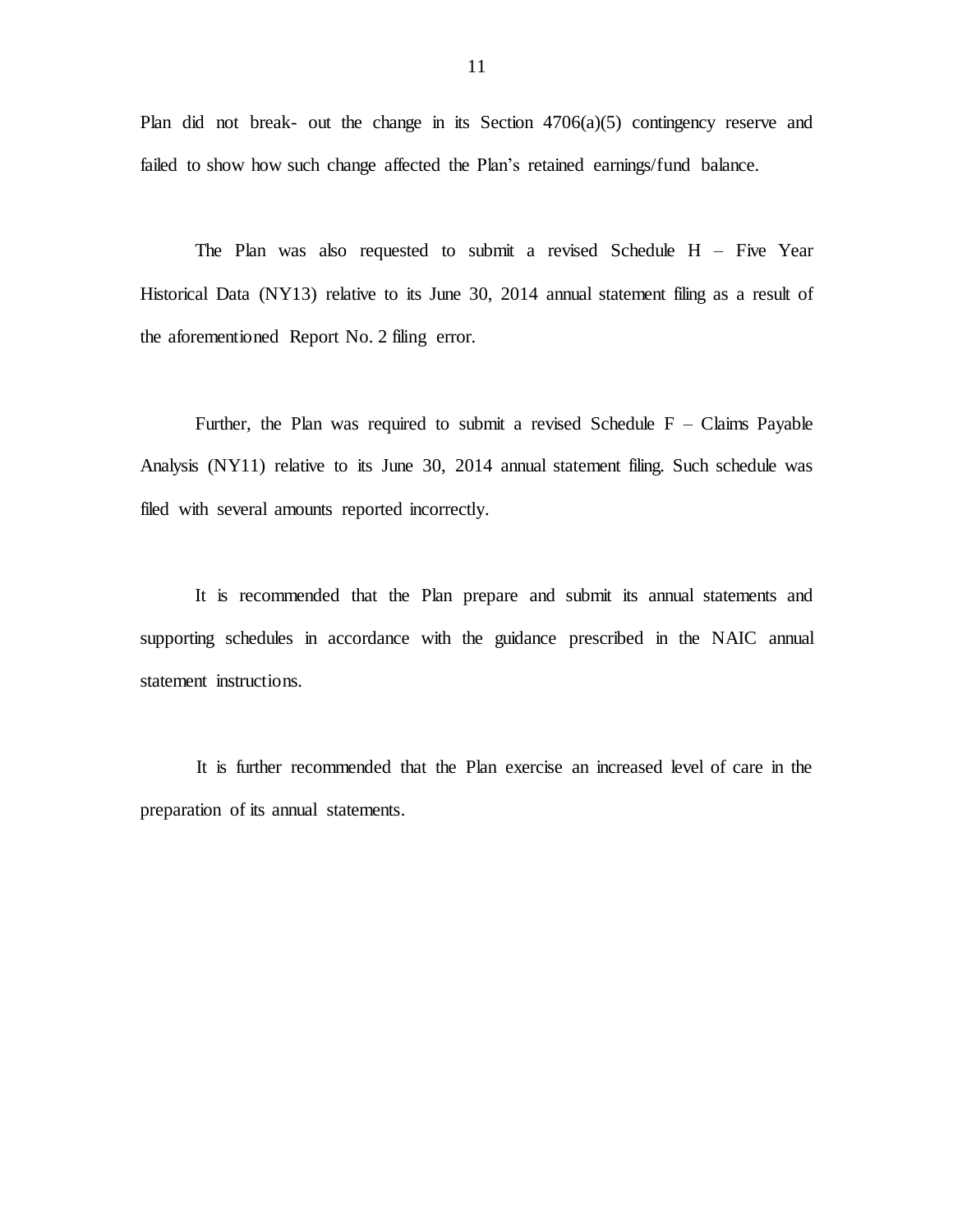### **3. FINANCIAL STATEMENTS**

### <span id="page-13-0"></span>A. Balance Sheet

 The following statements show the assets, liabilities, and surplus as of June 30, 2014, as contained in the Plan's 2014 filed annual statement, a condensed summary of operations and a reconciliation of the surplus account for each of the years under review by the examiner. The examiner's review of a sample of transactions did not reveal any differences which materially affected the Plan's financial condition as presented in its financial statements contained in the December 31, 2014 filed annual statement.

### Independent Accountants

 The firm of Ciaschi, Dietershagan, Little, Michelson & Company, LLP was retained by the Plan to audit the Plan's combined statutory basis statements of financial position as of December 31<sup>st</sup> of each year in the examination period, and the related statutory-basis statements of operations, surplus, and cash flows for the year then ended.

 Ciaschi, Dietrshagan, Little, Michelson & Company, LLP concluded that the statutory financial statements presented fairly, in all material respects, the financial position of the Plan at the respective audit dates. Balances reported in these audited financial statements were reconciled to the corresponding years' annual statements with no discrepancies noted.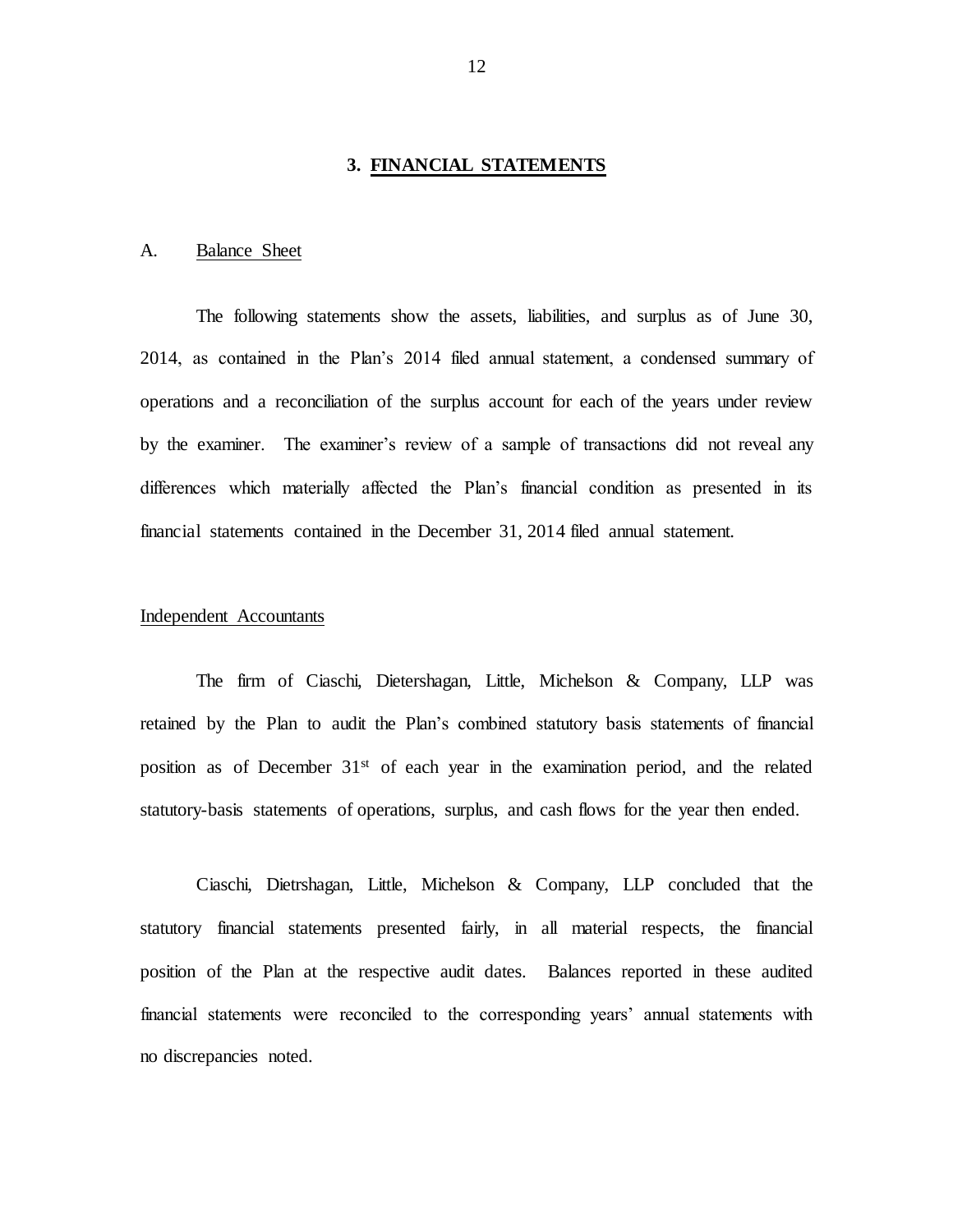Assets

| Cash and cash equivalents        | \$8,877,370        |
|----------------------------------|--------------------|
| Claim deposit                    | 169,480            |
| Premium Receivable               | 49,730             |
| <b>Total Assets</b>              | \$9,096,580        |
| Liabilities                      |                    |
| Accounts payable                 | \$5,150            |
| Claims payable                   | \$2,361,930        |
| <b>Total Liabilities</b>         | <u>\$2,367,080</u> |
| Surplus                          |                    |
| Unassigned Funds (Surplus)       | \$5,809,540        |
| Surplus per Section $4706(a)(5)$ | 919,960            |
| <b>Total Surplus</b>             | \$6,729,500        |
| Total Liabilities and Surplus    | <u>\$9,096,580</u> |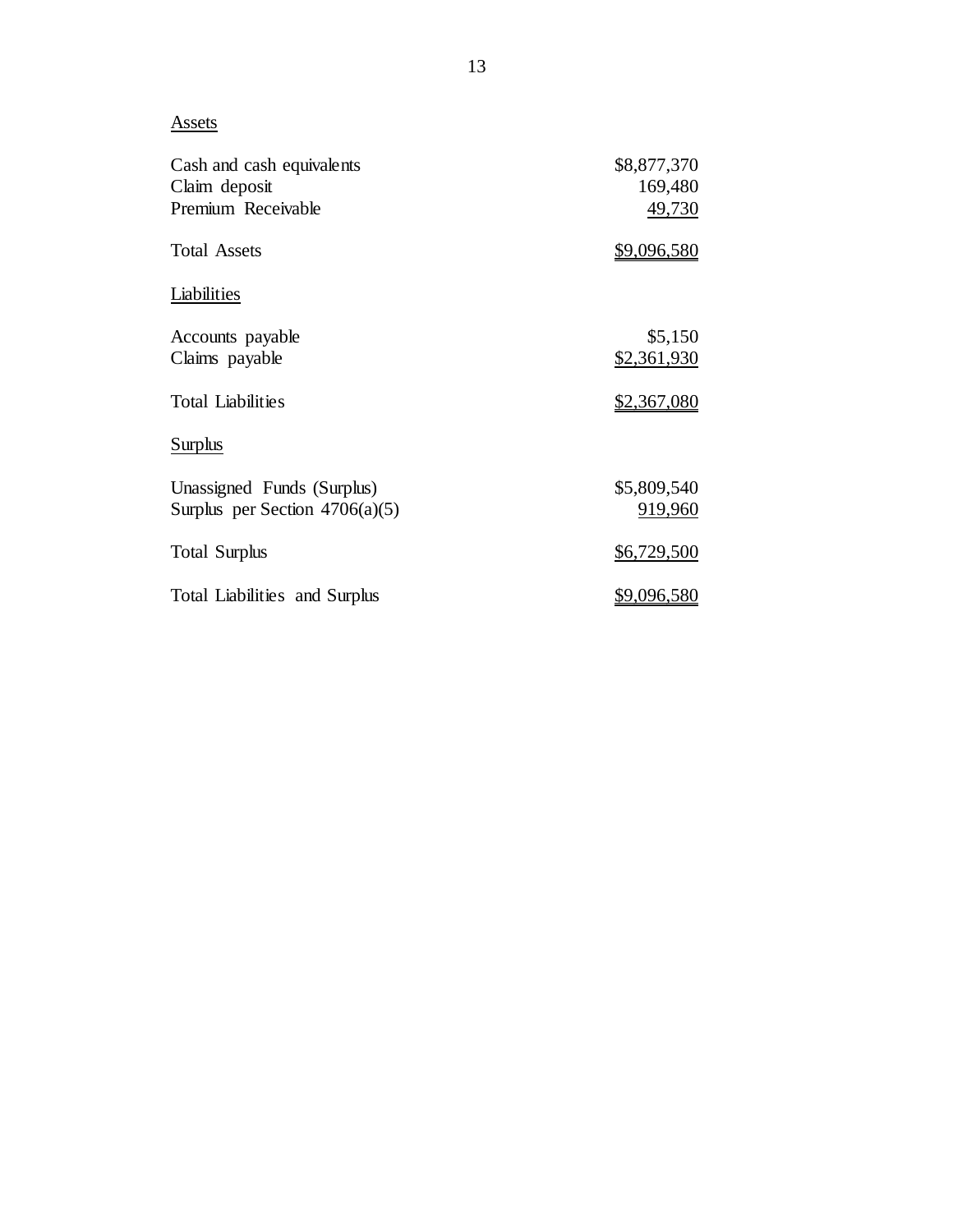### $B.$ Statement of Revenues and Expenses and Change in Surplus

 Surplus increased \$497,427 during the five-year examination period, July 1, 2010 through June 30, 2014, detailed as follows:

# Revenues:

| Premiums<br>Investment income                              |                                | \$51,687,213<br>94,565         |               |
|------------------------------------------------------------|--------------------------------|--------------------------------|---------------|
| Aggregate write-ins for other revenue                      |                                | 1,812,191                      |               |
| Total revenues                                             |                                |                                | \$53,593,977  |
| Expenses:                                                  |                                |                                |               |
| Hospital and medical claims<br>Drug claims                 |                                | \$29,406,768<br>19,282,522     |               |
| Claims liability                                           |                                | 584,601                        |               |
| Claims subtotal<br>Reinsurance expenses net of recoveries  |                                | 49,273,891<br>295,437          |               |
| Net claims incurred                                        |                                | \$49,569,328                   |               |
| Administrative expenses                                    |                                | \$3,326,126                    |               |
| Total expenses                                             |                                |                                | \$52,895,454  |
| Net income                                                 |                                |                                | \$<br>698,523 |
| Surplus, per report on examination,<br>as of June 30, 2010 |                                |                                | \$6,232,073   |
|                                                            | Increases In<br><u>Surplus</u> | Decreases In<br><b>Surplus</b> |               |
| Net income                                                 | \$698,523                      |                                |               |
| Adjustment for incurred but not reported<br>claims         |                                | \$201,096                      |               |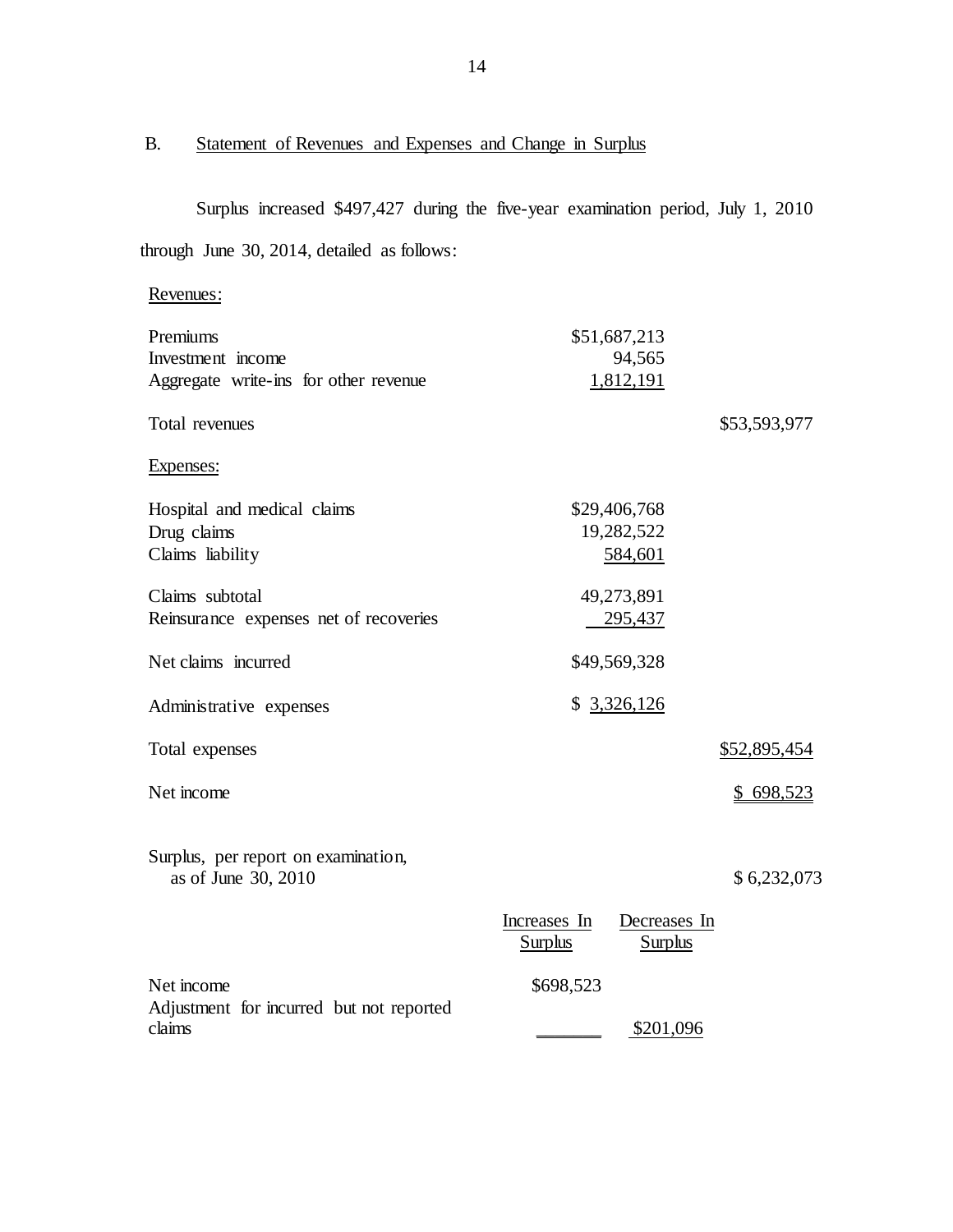Surplus per report on examination, as of June 30, 2014  $\frac{$6,729,500}{20}$ 

### **4**. **MARKET CONDUCT ACTIVITIES**

 In the course of this examination, a review was made of the manner in which the Plan conducts its business practices and fulfills its contractual obligations to subscribers and claimants. The review was general in nature and is not to be construed to encompass the more precise scope of a market conduct examination.

The general review was directed at practices of the Plan in the following areas:

- $(A)$ Claims review
- (B) Policy forms/benefits
- (C) Complaints
- (D) Underwriting and rating

### $A_{\cdot}$ Claims Prompt Payment Review

 A review to test for compliance with Section 3224-a of the New York Insurance Law (Prompt Payment Law) was performed by using a statistical sampling methodology covering claims submitted to the Plan during the period July 1, 2013 through June 30, 2014.

Section 3224-a(a) of the NYIL states: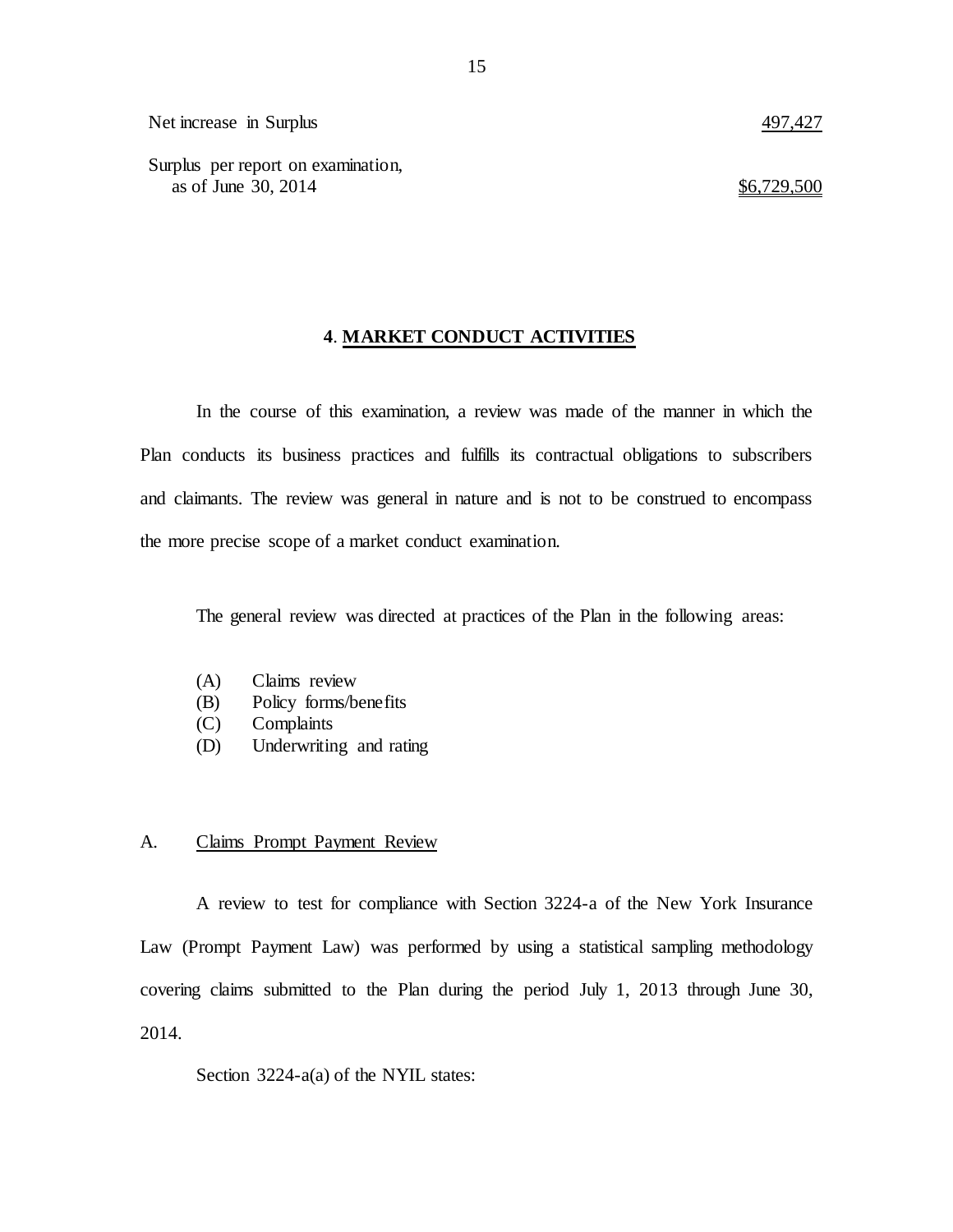"Except in a case where the obligation of an insurer or an organization or corporation licensed or certified pursuant to article forty-three or forty-seven of this chapter or article forty-four of the public health law to pay a claim submitted by a policyholder or person covered under such policy ("covered person") or make a payment to a health care provider is not reasonable clear, or when there is a reasonable basis supported by specific information available for review by the superintendent that such claim or bill for health care services rendered was submitted fraudulently, such insurer or organization or corporation shall pay the claim to a policyholder or covered person or make a payment to a health care provider within thirty days of receipt of a claim or bill for services rendered that is transmitted via the internet or electronic mail, or forty-five days of receipt of a claim or bill for services rendered that is submitted by other means, such as paper or facsimile".

 The review of the Plan's submitted medical and hospital claims data for the period, July 1, 2013 through June 30, 2014 relative to compliance with Section 3224-a(a) of the New York Insurance Law revealed that potential violations of Section 3224-a(a) of the New York Insurance Law were reviewed through the isolation of all electronically submitted claims that were not adjudicated within 30 days of receipt. The result of the examiner's analysis revealed a population of 5,055 claims which met the aforementioned criteria. A sample of 167 claims was extracted from the aforementioned population and reviewed. Of this sample, there were 82 confirmed violations

 The following chart illustrates the Plan's compliance with Section 3224-a(a) of the New York Insurance Law as determined by this examination:

| <b>Total claims population</b>                                     | 61,515 |
|--------------------------------------------------------------------|--------|
| Population of claims adjudicated after<br>After 30 days of receipt | 5,055  |
| <b>Sample Size</b>                                                 | 167    |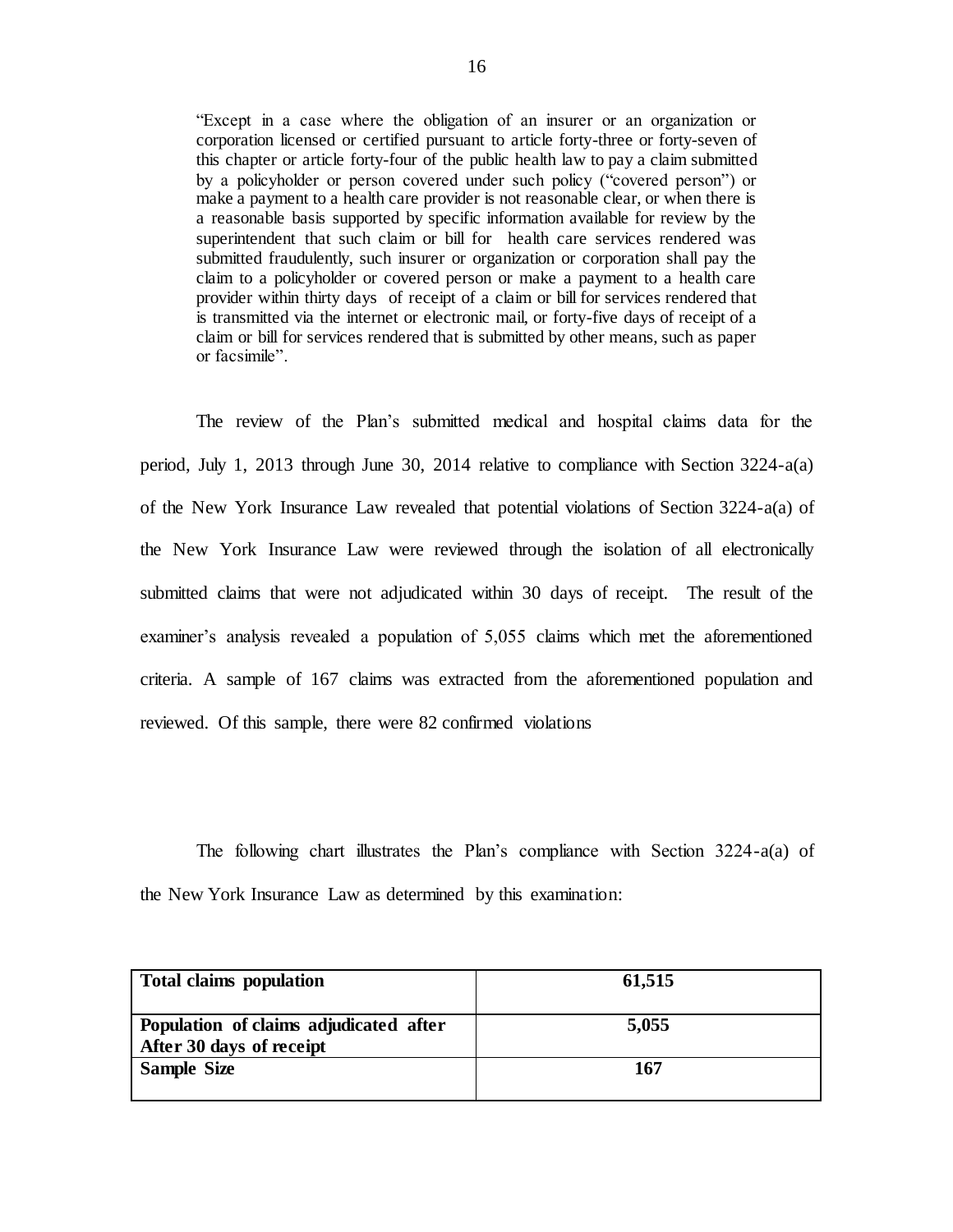| Number of claims with violations      | 82     |
|---------------------------------------|--------|
| <b>Calculated violation rate</b>      | 49.10% |
| <b>Lower Violation Limit</b>          | 41.52% |
| <b>Upper Violation Limit</b>          | 56.68% |
| Calculated claims in violation        | 2,482  |
| Lower limit transactions in violation | 2,099  |
| Upper limit transactions in violation | 2,865  |

 **Note: The lower and upper error limits represent the range of potential error (e.g., if 100 samples were selected, the rate of error would fall between these limits 95 times).** 

 It is recommended that the Plan take steps to comply with the provisions of Section 3224-a(a) of the New York Insurance Law regarding the prompt payment of electronically submitted claims.

 The examiner also conducted a review of claims, submitted by other than electronic means, which were not adjudicated within forty-five days of receipt. The result of the examiner's analysis for such non-electronic submitted claims revealed a population of 1,354 possible violations. A sample of 167 claims was extracted from the aforementioned population and reviewed. Of this sample, there were 80 confirmed violations.

 The following chart illustrates the Plan's compliance with Section 3224-a(a) of the New York Insurance Law as determined by this examination: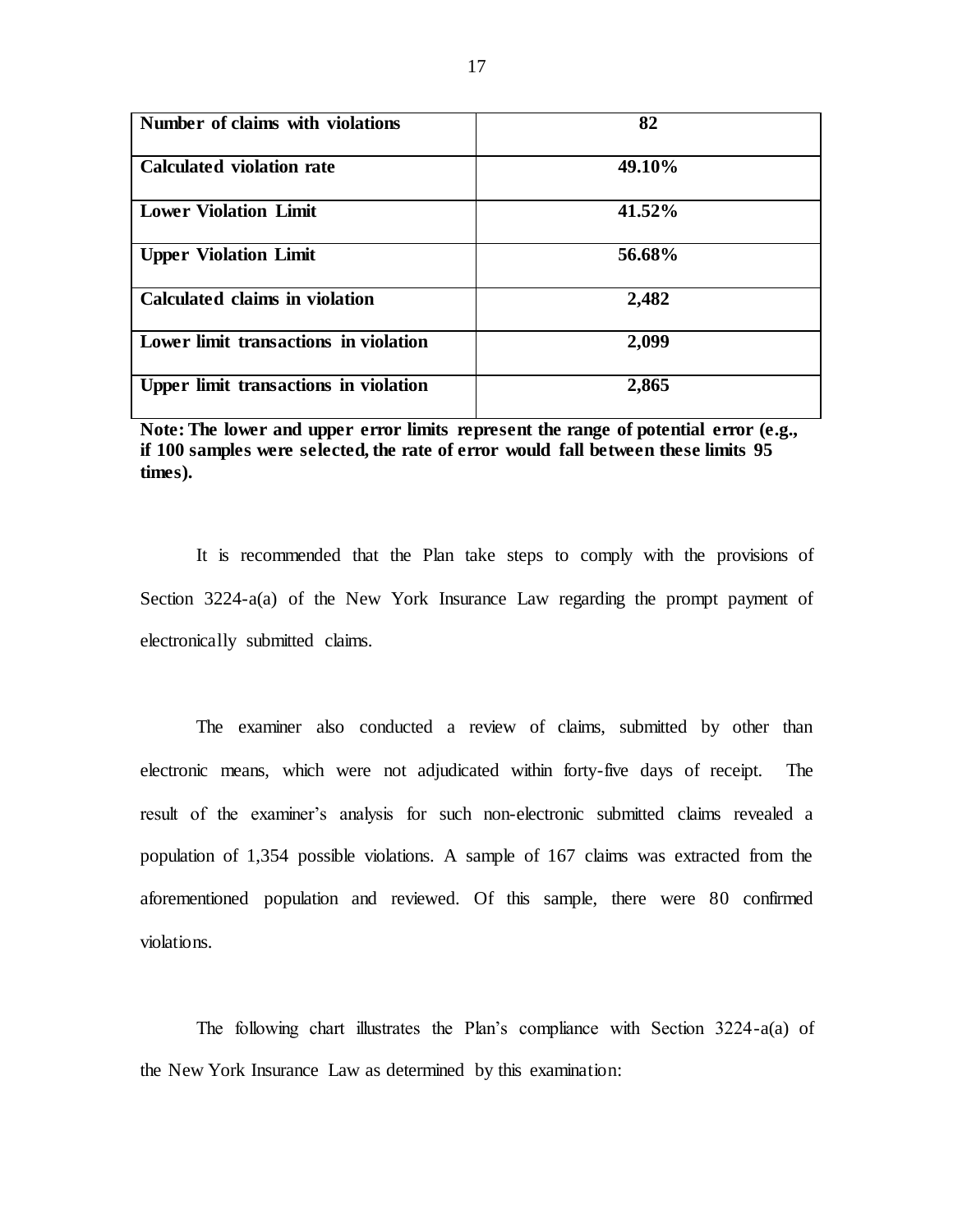| <b>Total claims population</b>                               | 61,515 |
|--------------------------------------------------------------|--------|
| Population of claims adjudicated after<br>45 days of receipt | 1,354  |
| <b>Sample Size</b>                                           | 167    |
| Number of claims with violations                             | 80     |
| <b>Calculated violation rate</b>                             | 47.90% |
| <b>Lower Violation Limit</b>                                 | 40.33% |
| <b>Upper Violation Limit</b>                                 | 55.48% |
| <b>Calculated claims in violation</b>                        | 649    |
| Lower limit transactions in violation                        | 546    |
| Upper limit transactions in violation                        | 751    |

 **Note: The lower and upper error limits represent the range of potential error (e.g., if 100 samples were selected, the rate of error would fall between these limits 95 times).** 

 It is recommended that the Plan take steps to comply with the provisions of Section 3224-a(a) of the New York Insurance Law regarding the prompt payment of nonelectronically submitted claims.

### Denied claims review

Section 3224-a(b) of the New York Insurance Law states in part:

 "(b) In a case where the obligation of an insurer or an organization or corporation licensed or certified pursuant to article forty-three or forty- seven of this chapter or article forty-four of the public health law to pay a claim or make a payment for health care services rendered is not reasonably clear due to a good faith dispute regarding the eligibility of a person for coverage, the liability or another insurer or corporation or organization for all or part of the claim, the amount of the claim, the benefits covered under a contract or agreement, or the manner in which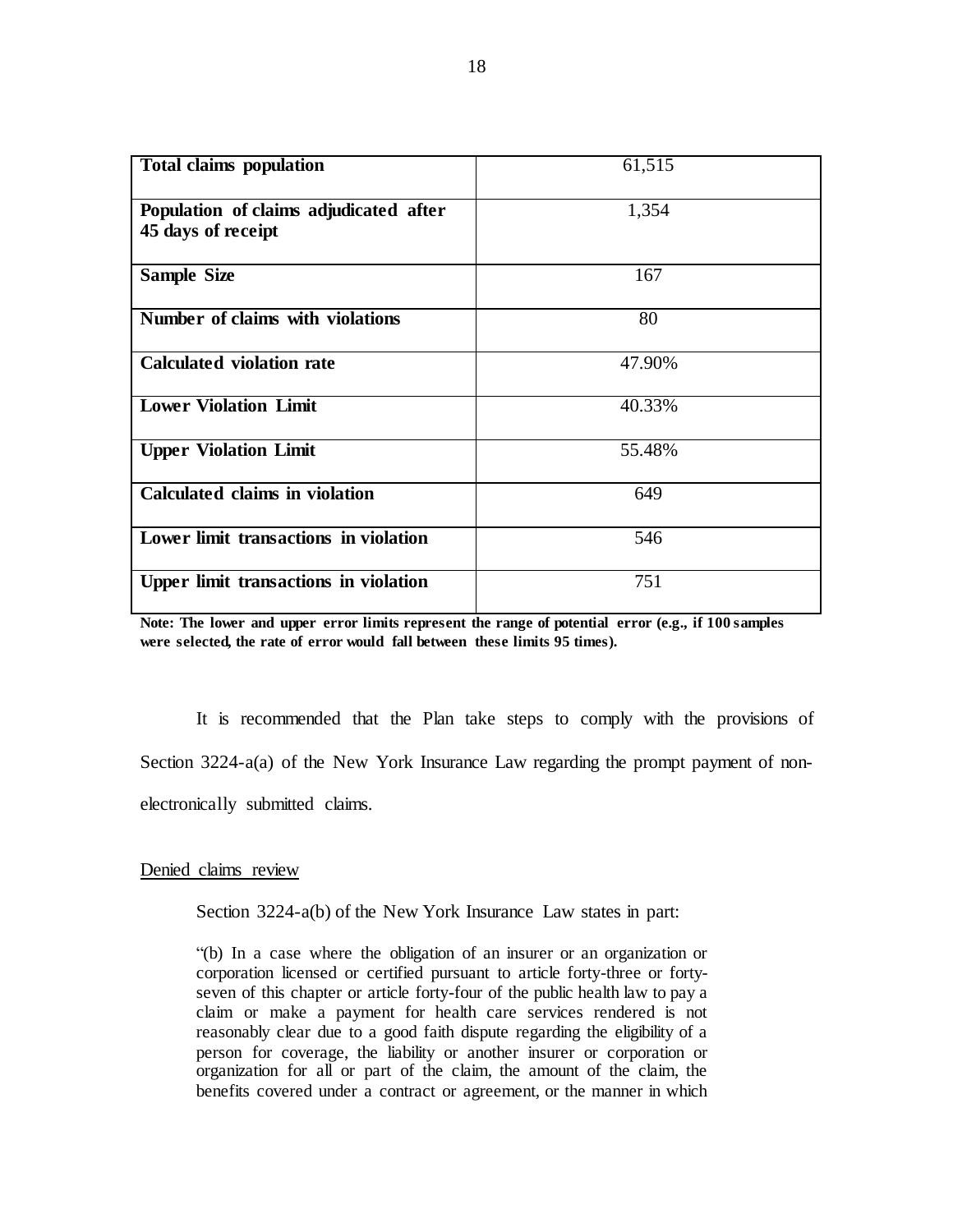services were accessed or provided, an insurer or organization or corporation shall pay any undisputed portion of the claim in accordance with this subsection and notify the policyholder, covered person or health care provider in writing within thirty days of the receipt of the claim;"

 (1) That it is not obligated to pay the claim or make the medical payment, stating the specific reason why it is not liable; or

 (2) To request all additional information needed to determine liability to pay the claim or make the health care payment…"

 The result of the examiner's analysis for claims which took more than thirty days from receipt to deny, revealed a population of 3,996 possible violations. A sample of 167 claims was extracted from the population and reviewed. Of this sample, there were 64 confirmed violations.

 The following chart illustrates the Plan's compliance with Section 3224-a(b) of the New York Insurance Law as determined by this examination:

| <b>Total claim population</b>                                      | 61,515 |
|--------------------------------------------------------------------|--------|
| Population of claims adjudicated after<br>After 30 days of receipt | 3,996  |
| <b>Sample Size</b>                                                 | 167    |
| Number of claims with violations                                   | 64     |
| <b>Calculated violation rate</b>                                   | 38.32% |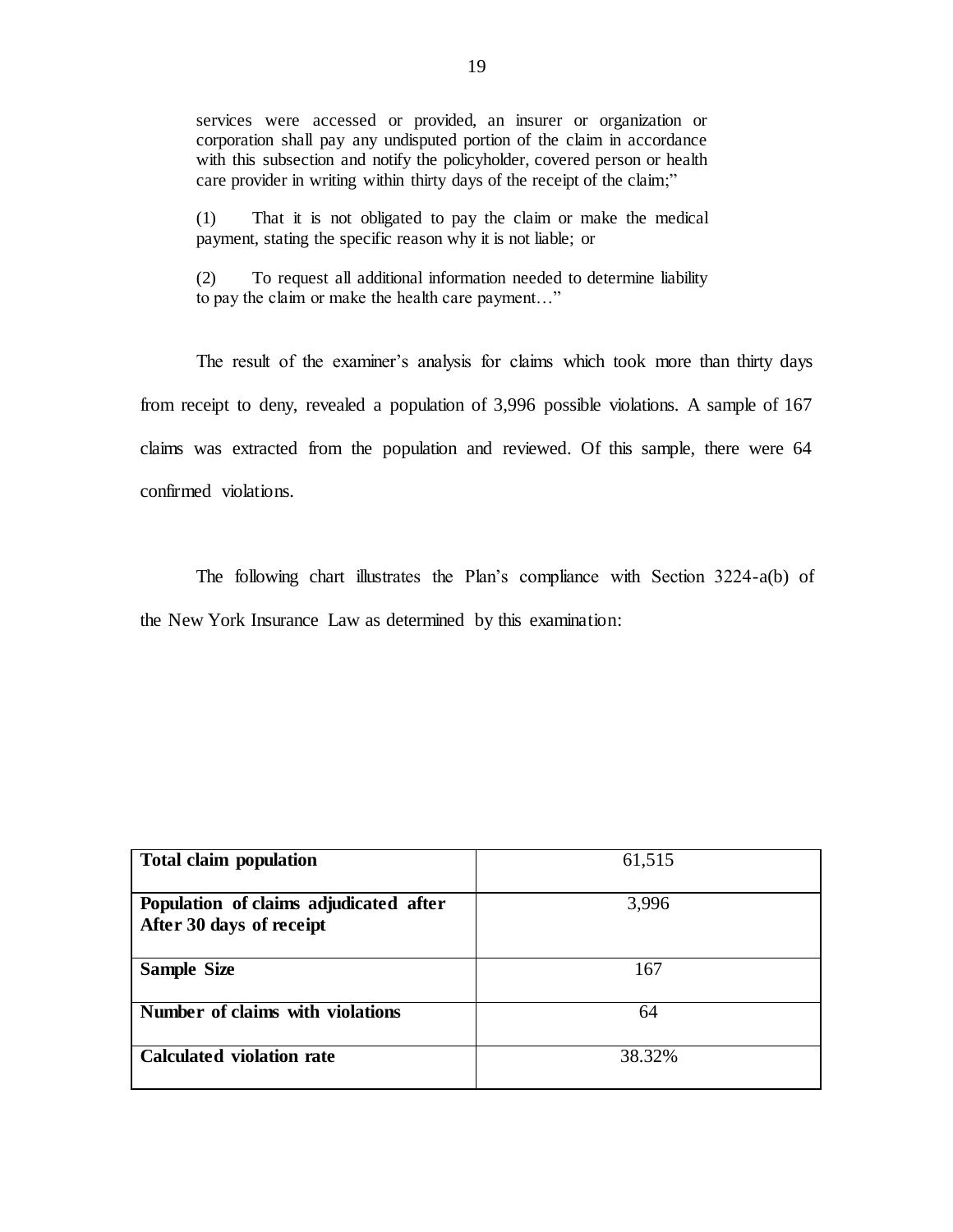| <b>Lower Violation Limit</b>          | 30.95% |
|---------------------------------------|--------|
| <b>Upper Violation Limit</b>          | 45.70% |
| <b>Calculated claims in violation</b> | 1,531  |
| Lower limit transactions in violation | 1,236  |
| Upper limit transactions in violation | 1,826  |

 **Note: The lower and upper error limits represent the range of potential error (e.g., if 100 samples were selected, the rate of error would fall between these limits 95 times).** 

 It is recommended that the Plan comply with Section 3224-a(b) of the New York Insurance Law by making payment for any undisputed portion of the claim in accordance with this subsection and for notifying the policyholder, covered person or health care provider in writing within thirty days of the receipt of the claim or bill for services rendered that the claim is denied or request additional information necessary to adjudicate the claim.

### $B<sub>1</sub>$ Benefit Plan Amendment

 It was noted that the Steuben Area Schools Employees' Benefit Plan Amendment "Eighth Amendment to the Steuben Area Employee' Benefit Plan" was submitted to the Department for review and approval. However, the review of Amendment 8 was closed, without approval, due to the Plan not responding to the Department's correspondence relating to such filing.

 If it is the intent of the Plan to incorporate the eighth amendment to its policy benefit plan within its benefits provisions, it is recommended that the Plan re-submit such policy benefit plan form to the Department for approval.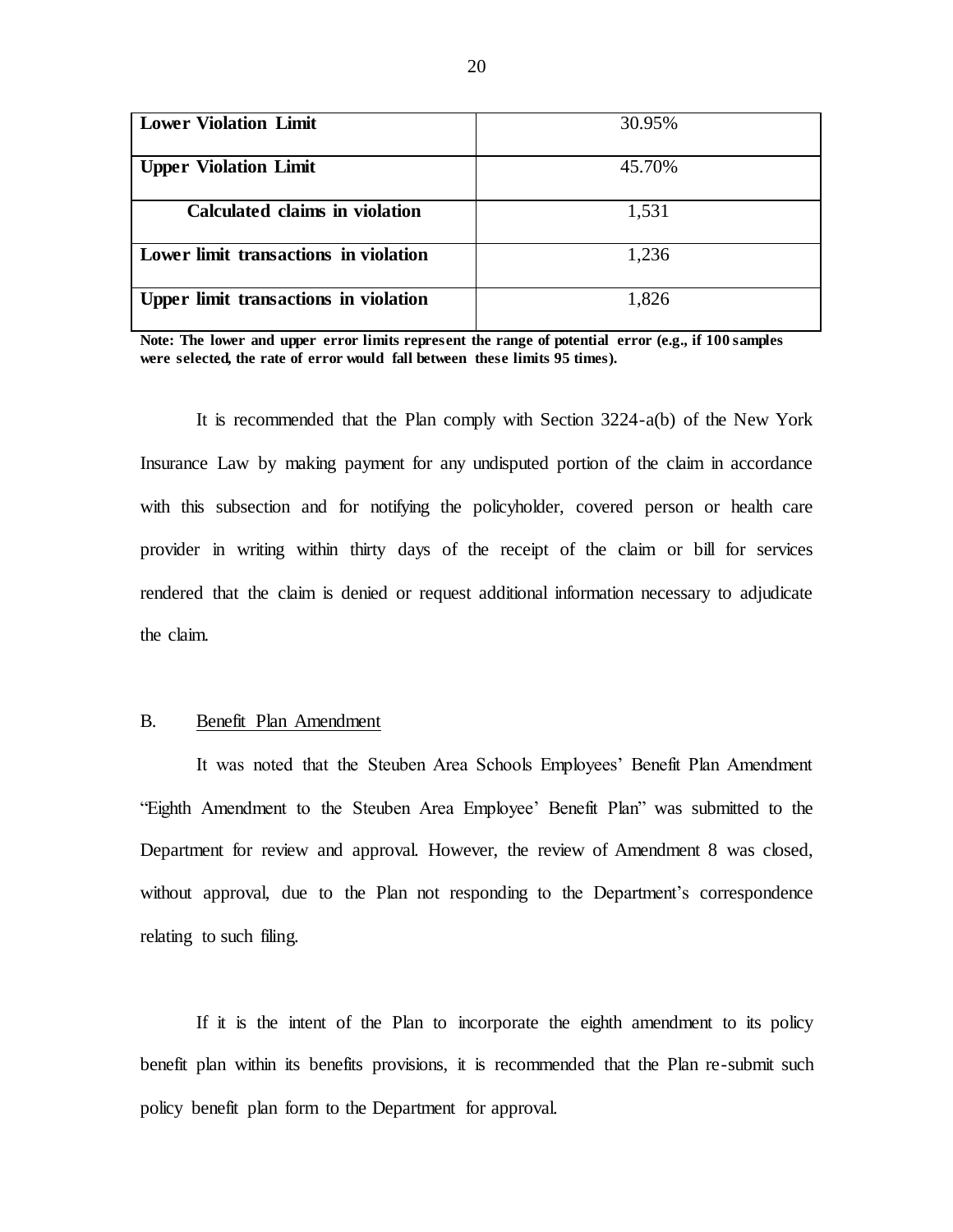### <span id="page-22-0"></span> $C_{\cdot}$ Utilization Review

Section 4916(b) of the New York Insurance Law states in part:

 "(b) Each health care plan and external appeal agent shall annually, in such form as the superintendent shall require, report the number of external appeals requested by insureds and the outcomes of any such external appeals…"

 A sample of Utilization Review cases were selected for review. Such sample utilization review cases were obtained from Excellus Health Plan Inc., (Excellus) the Plan's contracted utilization review agent. It was determined that one of the sampled cases went to an external appeal. The Plan failed to provide the examiner with the report which is required to be sent to the Superintendent pursuant to Section 4916(b) of the New York Insurance Law.

 It is recommended that the Plan, comply with Section 4916(b) of the New York Insurance Law, by providing a report to the Superintendent of the number of external appeals requested by insureds and the outcomes of any such external appeals.

Section 4904(c) of the New York Insurance Law states in part:

 "The utilization review agent must provide written acknowledgment of the filing of the appeal to the appealing party within fifteen days of such filing…"

 A review of the Utilization Review sample determined that the Plan's third party claims administrator ("Excellus") failed to provide an acknowledgment to the insured within the fifteen days of the filing of the appeal as required by Section 4904(c) of the New York Insurance Law.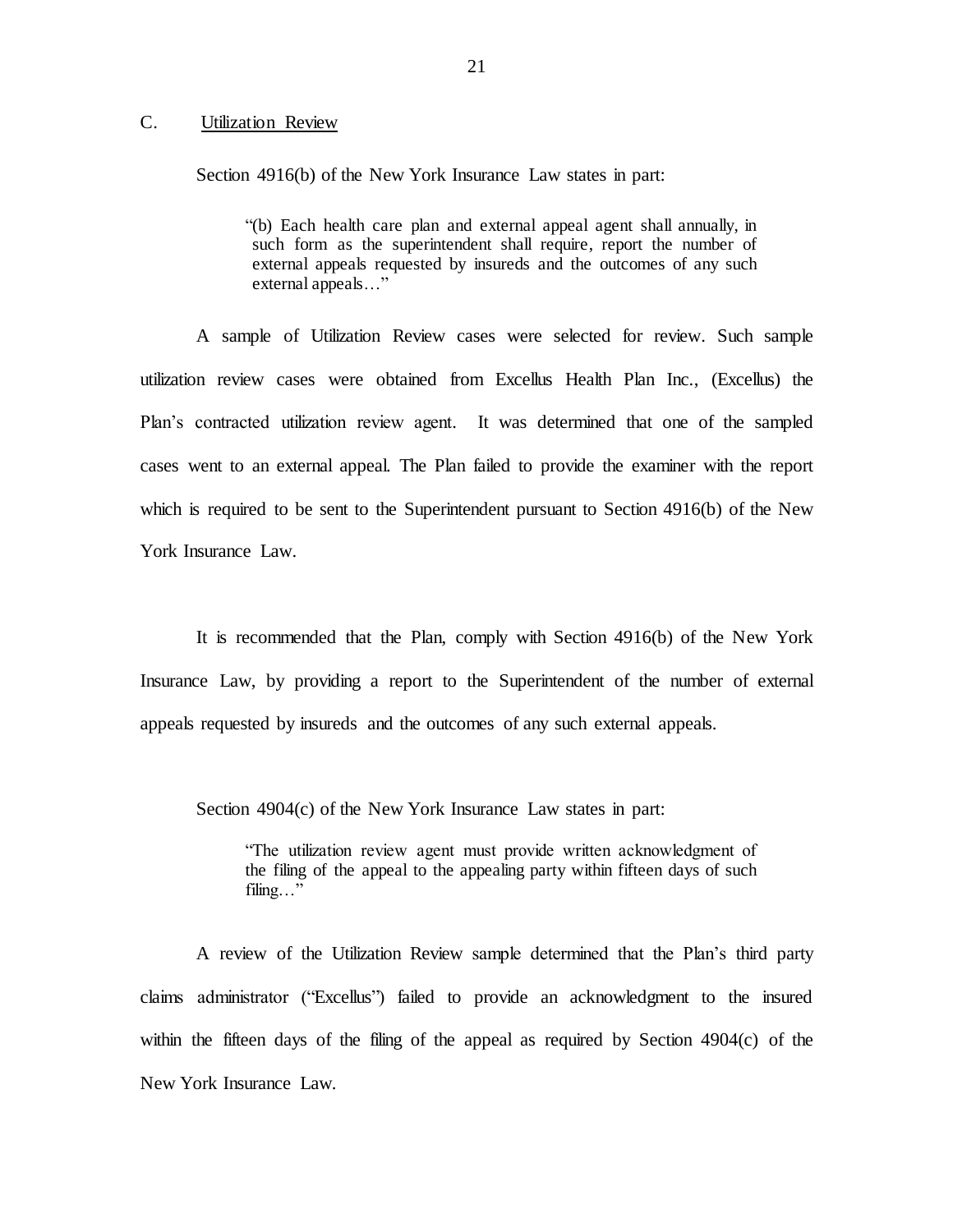It is recommended that the Plan comply with Section 4904(c) of the New York Insurance Law by ensuring that its utilization review agent, Excellus, provide a written acknowledgment letter of the filing of the appeal to the appealing party within fifteen days of such filing.

Section 4903(d) of New York Insurance Law states in part:

 "(d) A utilization review agent shall make a utilization review determination involving health care services which have been delivered within thirty days of receipt of the necessary information…"

 A review of the utilization sample determined that the Plan's TPA ("Excellus") failed to make a utilization review determination for an appeal involving health care services within thirty days of receipt of the necessary information.

 It is recommended that the Plan comply with Section 4903(d) of the New York Insurance Law by ensuring that its contracted utilization review agent, Excellus, makes a utilization review determination involving health care services within thirty days of receipt of the necessary information.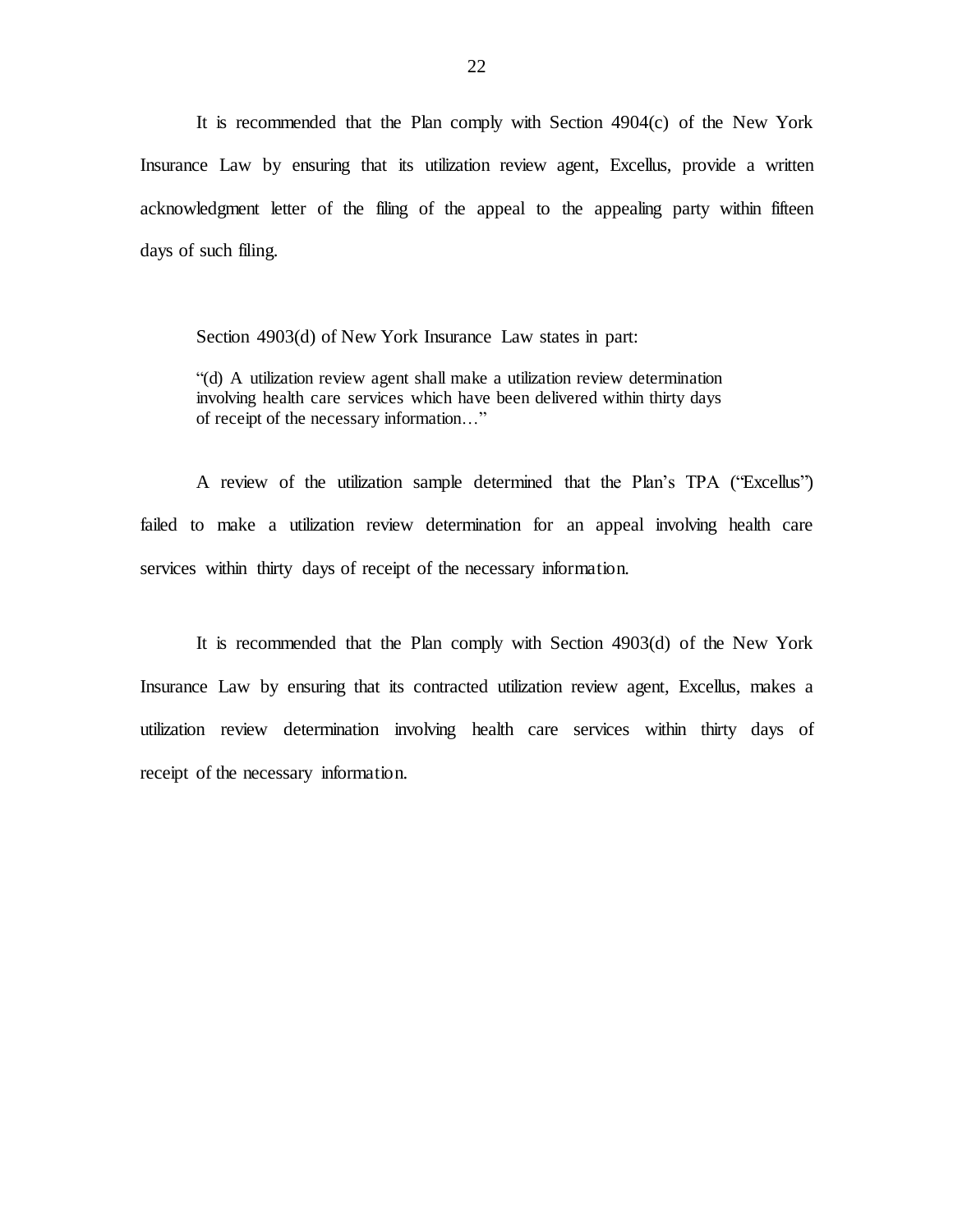### **5. COMPLIANCE WITH PRIOR REPORT ON EXAMINATION**

<span id="page-24-0"></span> as follows (page number refers to the prior report on examination). The prior report on examination included fourteen (14) recommendations detailed

### **ITEM PAGE NO.**

### Management and Controls

1. It is recommended the Plan comply with Section  $4705(a)(1)$  of the 9 New York Insurance Law and amend its Municipal Cooperation Agreement and its by-laws to reflect the current composition of the Plan.

*The Plan has complied with this recommendation.* 

2. It is recommended that the Plan comply with the requirements of 9 Section 624(a) of the New York State Business Corporation Law by maintaining minutes of all board committee meetings held.

*The Plan has complied with this recommendation.* 

3. It is recommended that the Plan comply with Section  $4705(a)(7)$  of 10 the New York Insurance Law and designate an attorney-in fact to receive services of summons or other legal process in any action, suit or proceeding arising out or any contract, agreement or transaction involving the Plan.

*The Plan has complied with this recommendation.* 

### Corporate Governance

 4. It is recommended that the Plan amend its contract with its CPA 11 firm to include a review and rendering of an opinion of the Plan's internal control systems on an annual basis, in order to comply with the requirement of Section 4705(e)(1) of the New York Insurance Law.

*The Plan has complied with this recommendation.*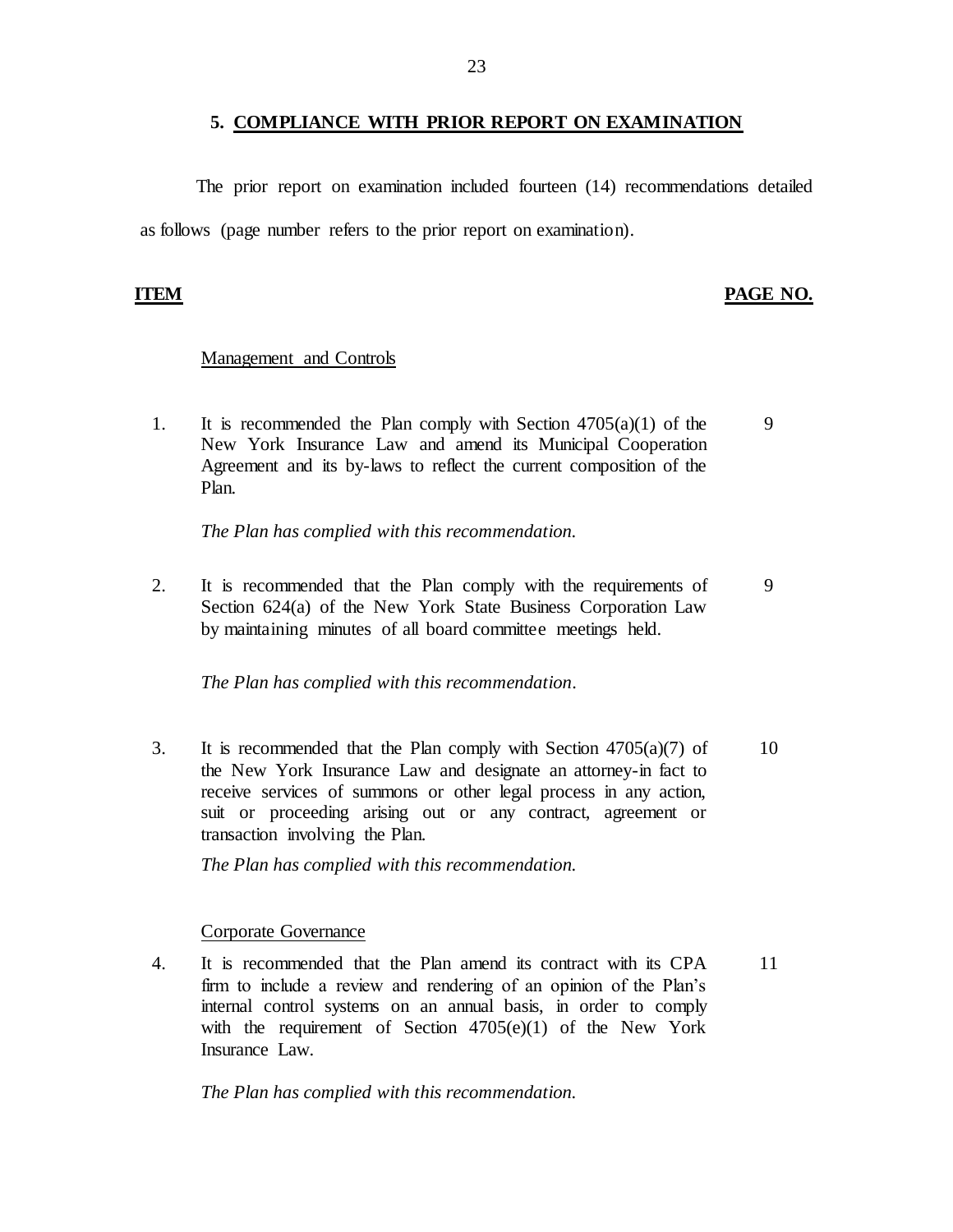### **ITEM PAGE NO**

12

 5. It is recommended that, as prudent business practice, the board adopt written procedures that would require the board to obtain annual certification, either from an internal auditor, the Plan's independent CPA firm or the Plan's general counsel, to the effect that the Plan's responsible officers have implemented procedures adopted by the board and that the Plan's current claims adjudication procedures including those set forth in current claims manuals, are in accordance with applicable Department statures, rules and regulations

 *The Plan has not complied with this recommendation. A similar recommendation is included in this report on examination.* 

 Plan's board or directors obtain annual certifications from its third party claims administrators that claims are being processed in accordance with the Plan Document and applicable Department 6. It is recommended that, as a prudent business practice, that the statutes, rules and regulations.

 *The Plan has not complied with this recommendation. A similar recommendation is included in this report on examination.* 

7. Administrative Service Agreements

 It is recommended that Excellus and each of its employees who perform claim adjusting services in New York for the Plan be licensed as independent claims adjusters in accordance with Section  $2101(g)(1)$  and  $2108(a)(3)$  of the New York Insurance Law.

*Recent legislation has rendered this issue moot.* 

13

15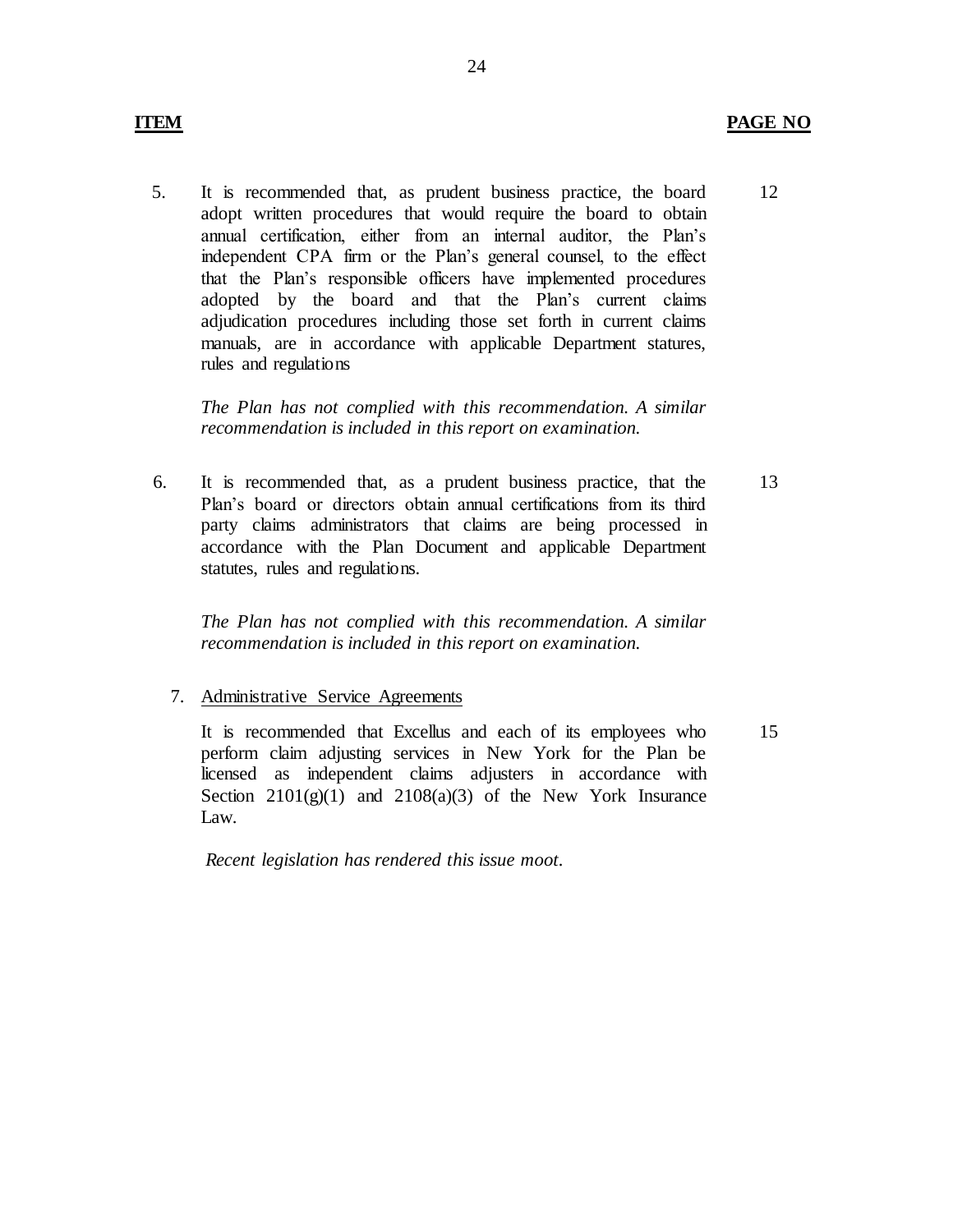## Conflict of Interest Policy

 8 It is recommended that the Plan establish a formal code of conduct 15 policy and require that its board members, officers and key employees sign a conflict of interest disclosure form on an annual basis.

*The Plan has complied with this recommendation.* 

### Accounts and Records

 $It$  $4706(a)(5)(B)$  of the New York Insurance Law when reporting its contingent reserve in future statements to this Department. 9. It is recommended that the Plan comply with Section 16

*The Plan has complied with this recommendation.* 

 10. It is recommended that the Plan report its actual one-year claims run-off within its NY Schedule  $F -$  Claims Payable Analysis in its filed annual statement. 17

*The Plan has complied with this recommendation.* 

 11. It is recommended that the Plan report its liability for its claims adjustment expenses as a separate line item within its filed annual statements. 17

*The Plan has complied with this recommendation.* 

### Policy Forms/Benefits

 12 It is recommended that the Plan comply with the requirements of 23 Section 1251 of the Patient Protection and Affordable Care Act and disclosure provide the aforementioned disclosure statement to its policyholders.

 *With the change in the Plan's grandfathered status to nongrandfathered status, this requirement has been eliminated.*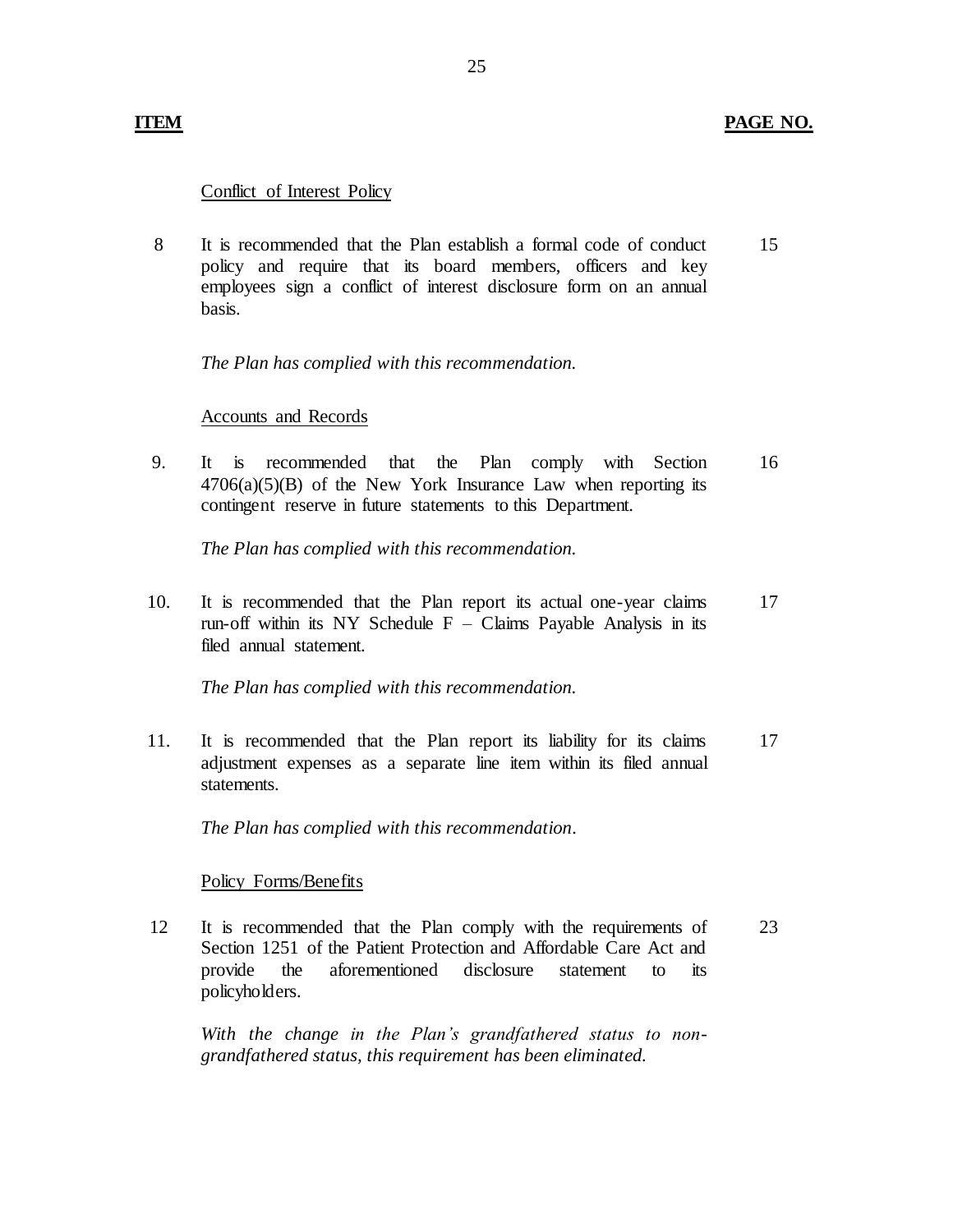### **Complaints**

13. It is recommended that the Plan, as a good business practice, maintain a complaint log in a manner consistent with New York Insurance Department Circular Letter No. 11 (1978). 24

*The Plan has complied with this recommendation.* 

### **Rating**

 14. It is recommended that the Plan comply with the requirements of Section  $4705(d)(5)(B)$  of the New York Insurance Law by submitting its community rating methodology formula to the Superintendent for approval. 25

*The Plan has complied with this recommendation.*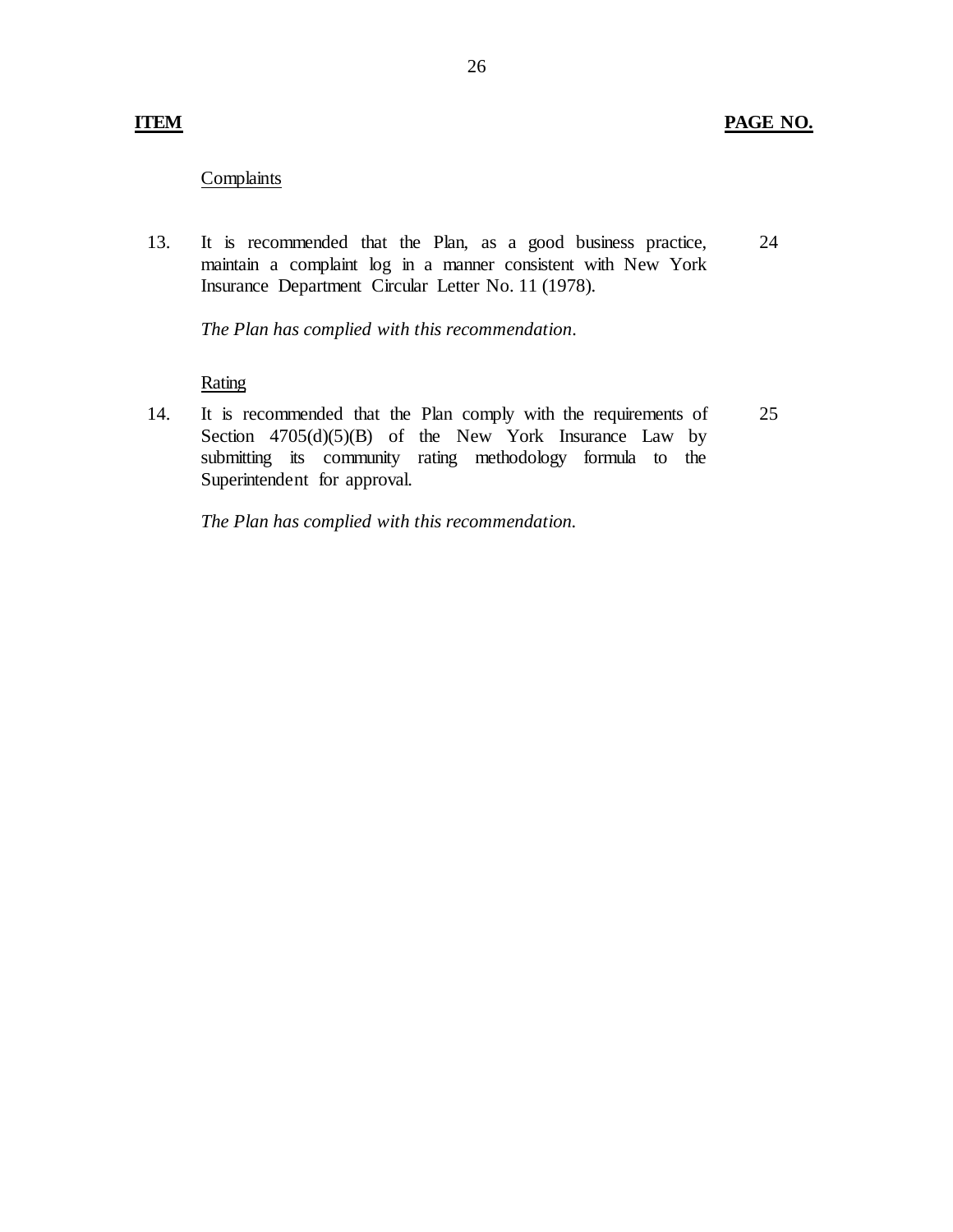## **6. SUMMARY OF COMMENTS AND RECOMMENDATIONS**

### **ITEM** PAGE NO.

7

8

8

11

### A**.** Management and Controls

 It is recommended that the Plan comply with Section 4705(a) of the New York Insurance Law by ensuring that the municipal cooperation agreement under which the municipal cooperative health plan is established and maintained be approved by each participating municipal corporation by majority vote of each such corporation's governing body.

### B. Corporate Governance

 i. It is recommended that, as prudent business practice, the board adopt written procedures that would require the board to obtain an annual certification, either from an internal auditor, or the Plan's independent CPA firm and the Plan's general counsel, that the Plan's responsible officers have implemented procedures adopted by the board and that the Plan's current claims adjudication procedures including those set forth in current claims manuals, are in accordance with applicable Department statutes, rules and regulations.

 A similar recommendation was made in the prior report on examination.

 ii. It is recommended that, as a prudent business practice, that the Plan's board of directors obtain annual certifications from its third party claims administrators that claims are being processed in accordance with the Plan Document and applicable Department statutes, rules and regulations.

 A similar recommendation was made in the prior report on examination.

- C. Annual Statement Preparation
	- i. It is recommended that the Plan prepare and submit its annual statements and supporting schedules in accordance with the guidance prescribed in the NAIC annual statement instructions.

27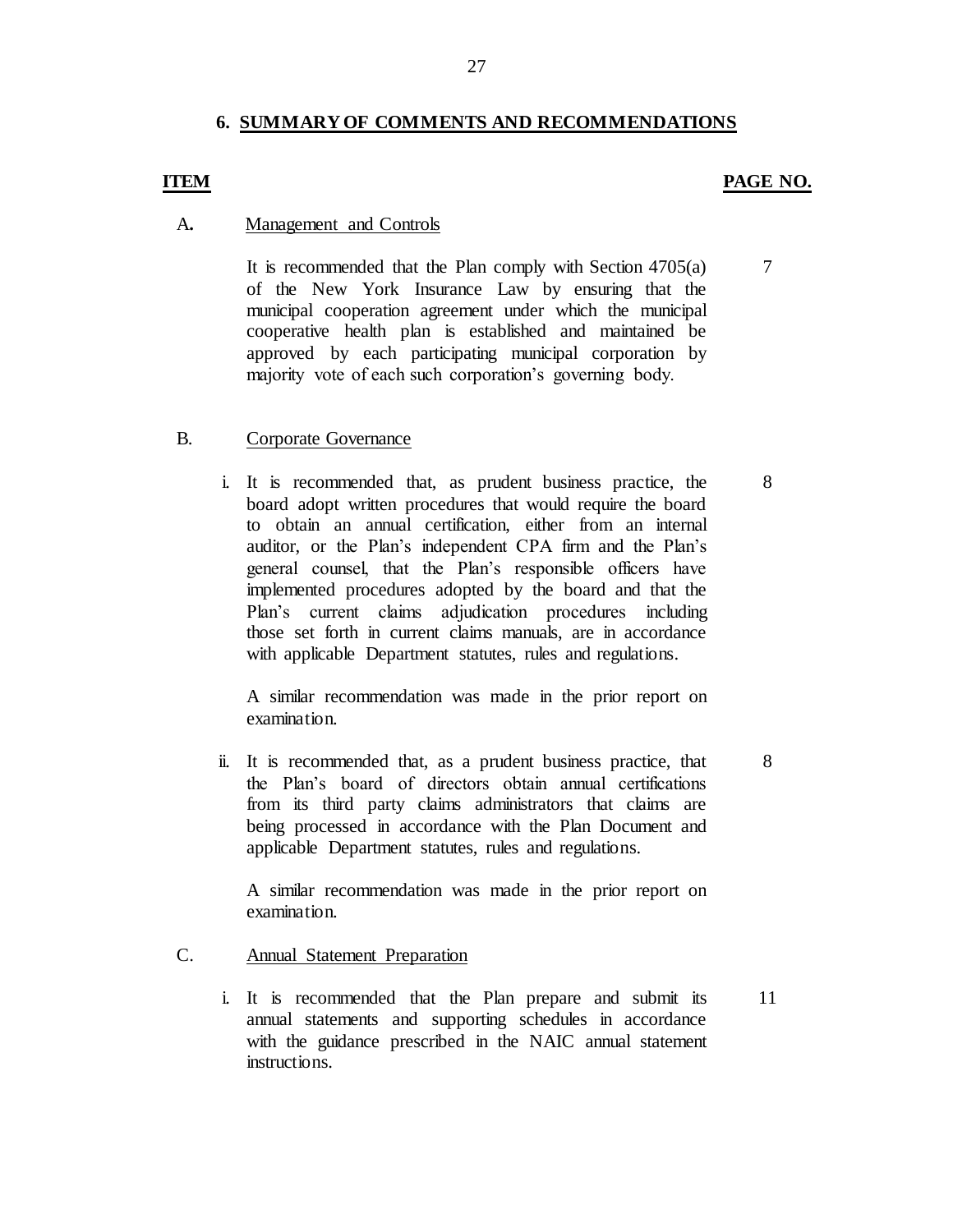ii. It is further recommended that the Plan exercise an increased level of care in the preparation of its annual statements. 11

## D. Prompt Payment Review

- i. It is recommended that the Plan take steps to comply with the provisions of Section 3224-a(a) of the New York Insurance Law regarding the prompt payment of electronically submitted claims. 17
- ii. It is recommended that the Plan take steps to comply with the provisions of Section 3224-a(a) of the New York Insurance Law regarding the prompt payment of nonelectronically submitted claims. 18
- iii. It is recommended that the Plan comply with Section 3224- a(b) of the New York Insurance Law by making payment for any undisputed portion of the claim in accordance with this person, or health care provider in writing within thirty days of receipt of the claim or bill for services rendered that the claim is denied or request additional information necessary to adjudicate the claim. subsection and for notifying the policyholder covered 20

## E. Benefit Plan Amendment

 If it is the intent of the Plan to incorporate the eighth amendment to its policy benefit plan within its benefits provisions, it is recommended that the Plan re-submit such policy benefit plan form to the Department for approval. 21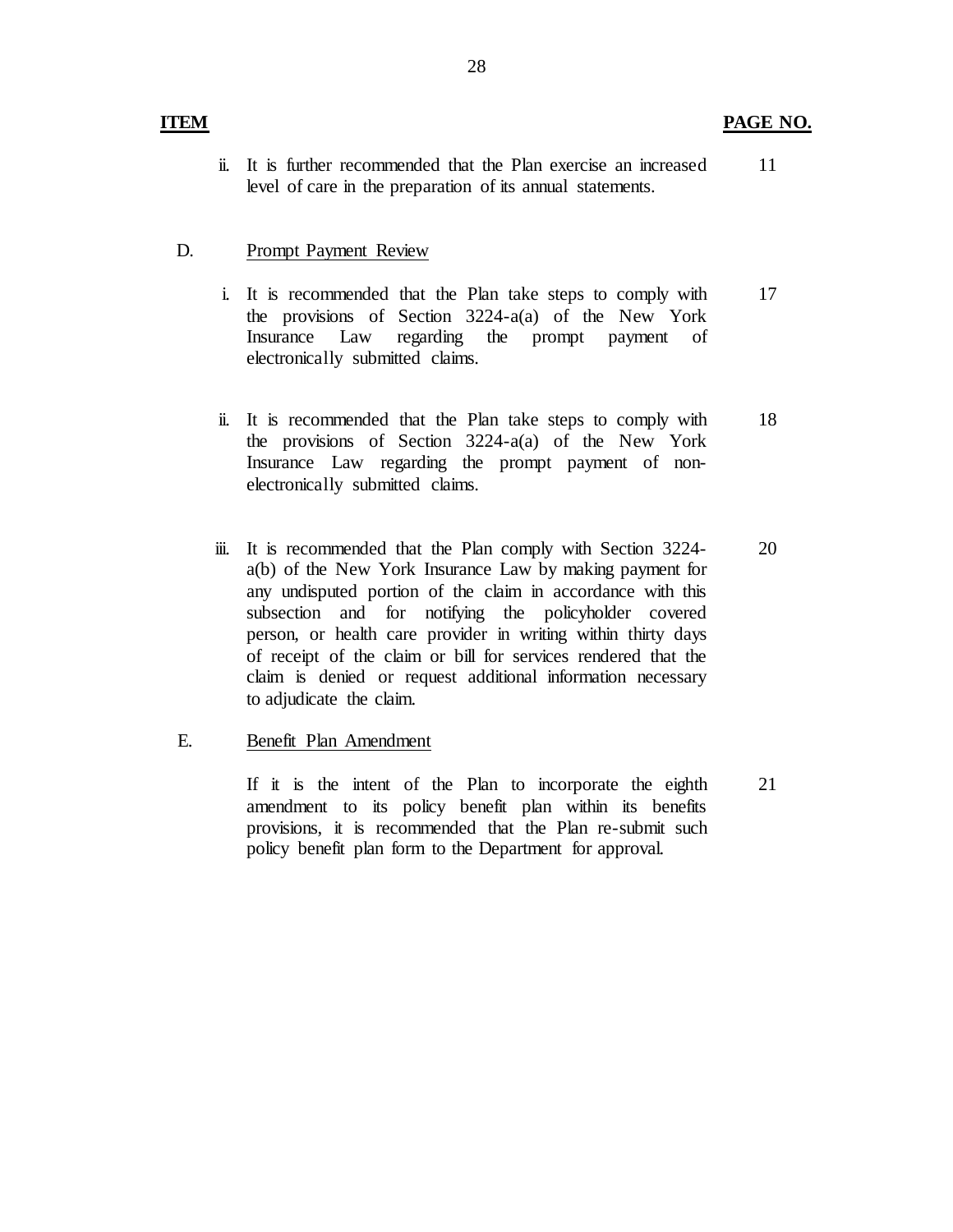### **ITEM PAGE NO.**

### G. Utilization Review

- i. It is recommended that the Plan, comply with Section 4916(b) of the New York Insurance Law, by providing a report to the Superintendent of the number of external appeals requested by insureds and the outcomes of any such external appeals. 22
- ii. It is recommended that the Plan comply with Section 4904(c) of the New York Insurance Law by ensuring that its contracted utilization review agent, Excellus, provide a written acknowledgment letter of the filing of the appeal to the appealing party within fifteen days of such filing. 22
- iii. It is recommended that the Plan comply with Section 49039(d) of the New York Insurance Law by ensuring that its contracted utilization review agent, Excellus, makes a utilization review services within thirty days of receipt of the necessary determination involving health care information. 23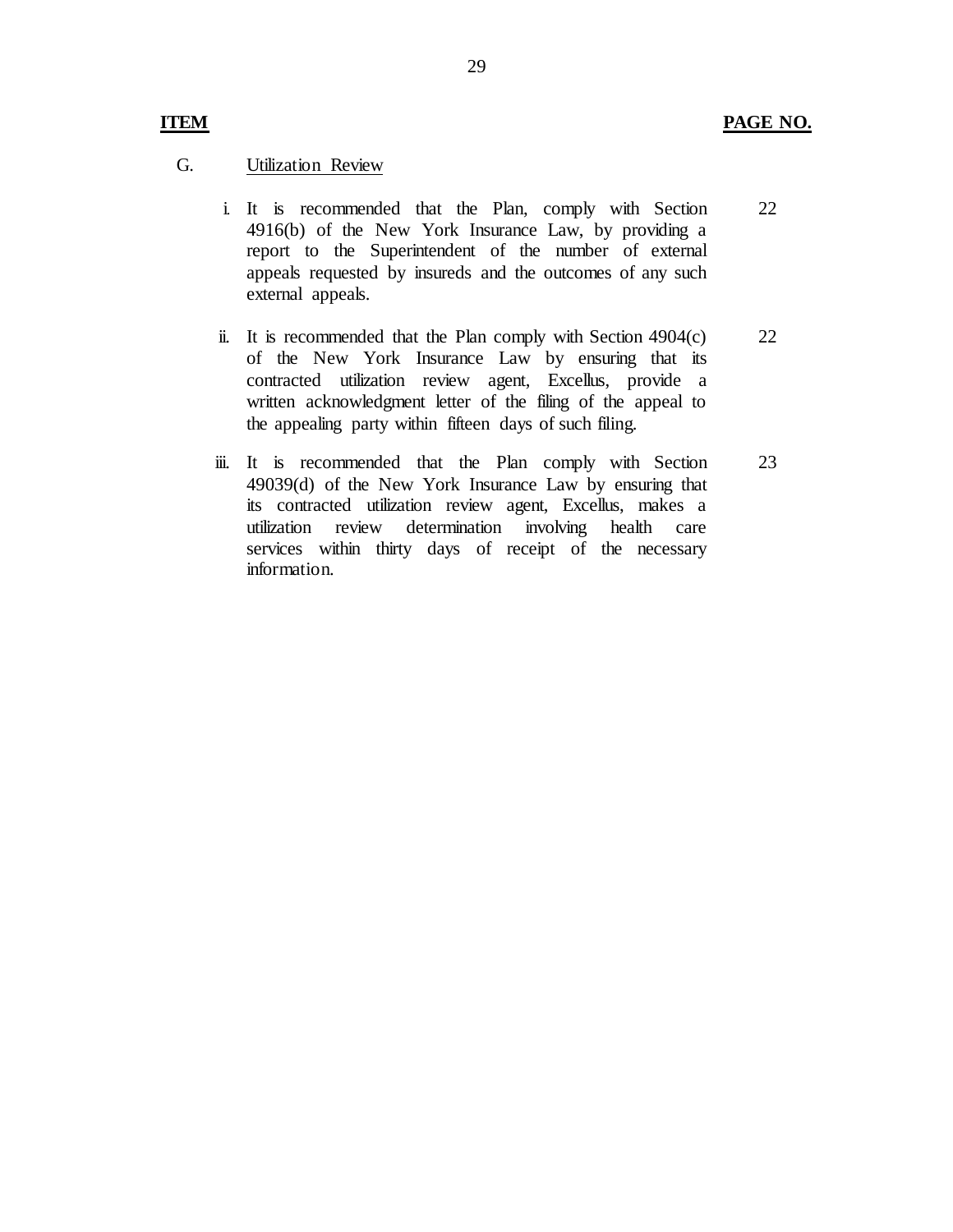Respectfully submitted,

\_\_\_\_\_\_\_\_\_\_\_\_\_\_\_\_\_\_\_\_\_\_\_\_\_\_\_\_

 Charles J. McBurnie Insurance Examiner

STATE OF NEW YORK (1998) COUNTY OF NEW YORK  $\qquad \qquad$  ) ) SS. )

Charles J. McBurnie, being duly sworn, deposes and says that the foregoing report submitted by him is true to the best of her knowledge and belief.

Charles J. McBurnie

\_\_\_\_\_\_\_\_\_\_\_\_\_\_\_\_\_\_\_\_\_\_\_\_\_\_\_\_\_

 Subscribed and sworn to before me This \_\_\_\_\_ day of \_\_\_\_\_\_\_\_\_2016